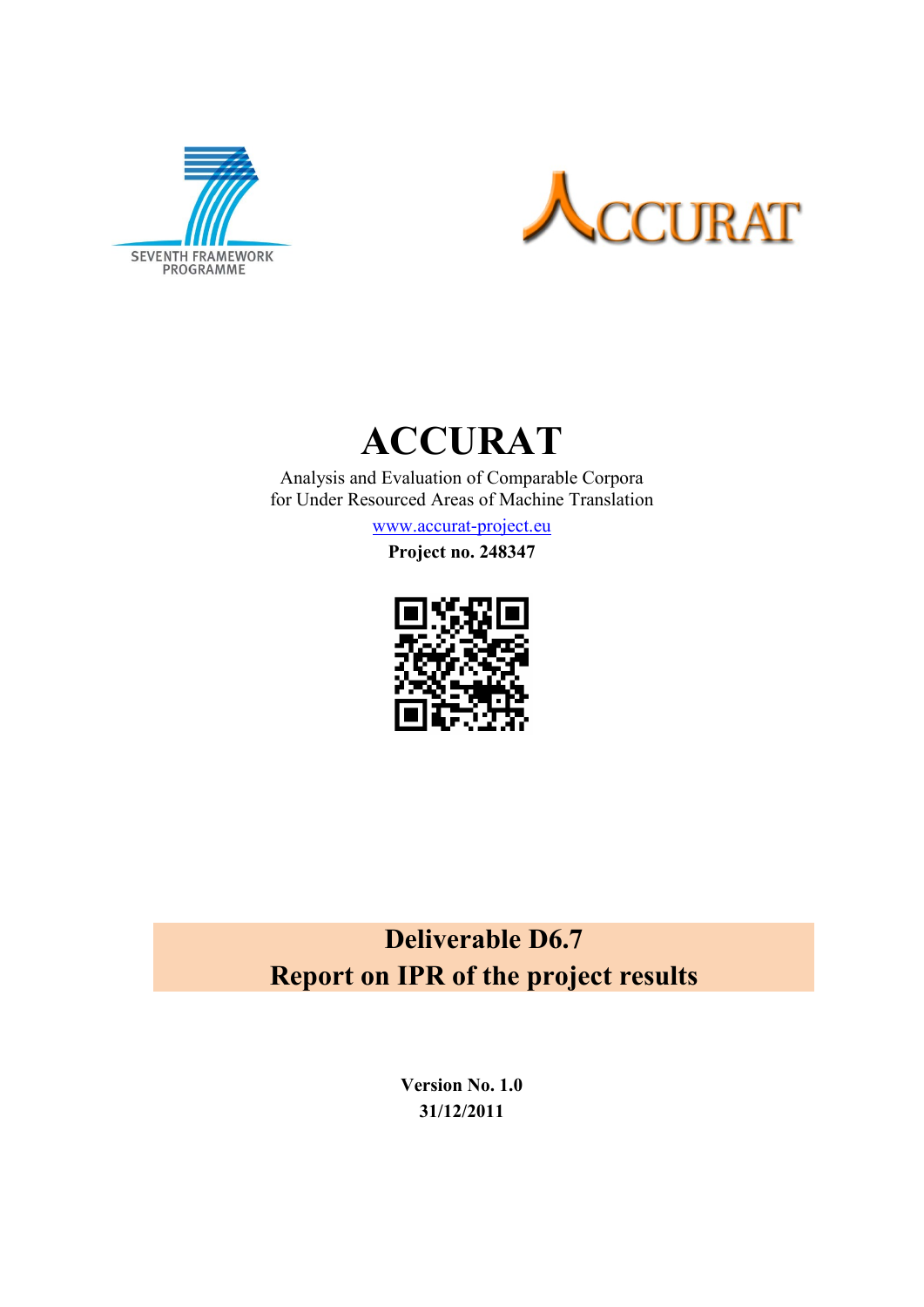



#### **Document Information**

| Deliverable number:                       | D <sub>6.7</sub>                     |
|-------------------------------------------|--------------------------------------|
| Deliverable title:                        | Report on IPR of the project results |
| Due date of deliverable:                  | 31/12/2011                           |
| Actual submission date<br>of deliverable: | 31/12/2010                           |
| Main Author(s):                           | Marko Tadić                          |
| Participants:                             | <b>All Partners</b>                  |
| Internal reviewer:                        | Tilde                                |
| Workpackage:                              | WP <sub>6</sub>                      |
| Workpackage title:                        | Dissemination                        |
| Workpackage leader:                       | FFZG                                 |
| Dissemination Level:                      | $1.0:$ PU                            |
| Version:                                  | V <sub>0.5</sub>                     |
| Keywords:                                 | IPR issues, software, resources      |

#### **History of Versions**

| <b>Version</b>   | Date       | <b>Status</b> | Name of the<br><b>Author</b><br>(Partner) | <b>Contributions</b>   | Description/<br><b>Approval Level</b> |
|------------------|------------|---------------|-------------------------------------------|------------------------|---------------------------------------|
| V <sub>0.5</sub> | 28/12/2010 | Completed     | <b>FFZG</b>                               | Draft                  | Submitted to Tilde                    |
| V1.0             | 30/12/2011 | Final         | Tilde                                     | Final<br>modifications | Submitted to PO                       |

#### **EXECUTIVE SUMMARY**

This report on IPR issues gives recommendations how to treat IPR of ACCURAT results. It examines and describes existing licensing schemes that could be applicable for ACCURAT results, particularly ones proposed by META-NET, i.e., META-SHARE Commons licence, and analyses the licensing mechanisms of third party tools used in development of ACCURAT tools. At the end this deliverable give several recommendations how to formulate licences of ACCURAT results by the end of the project.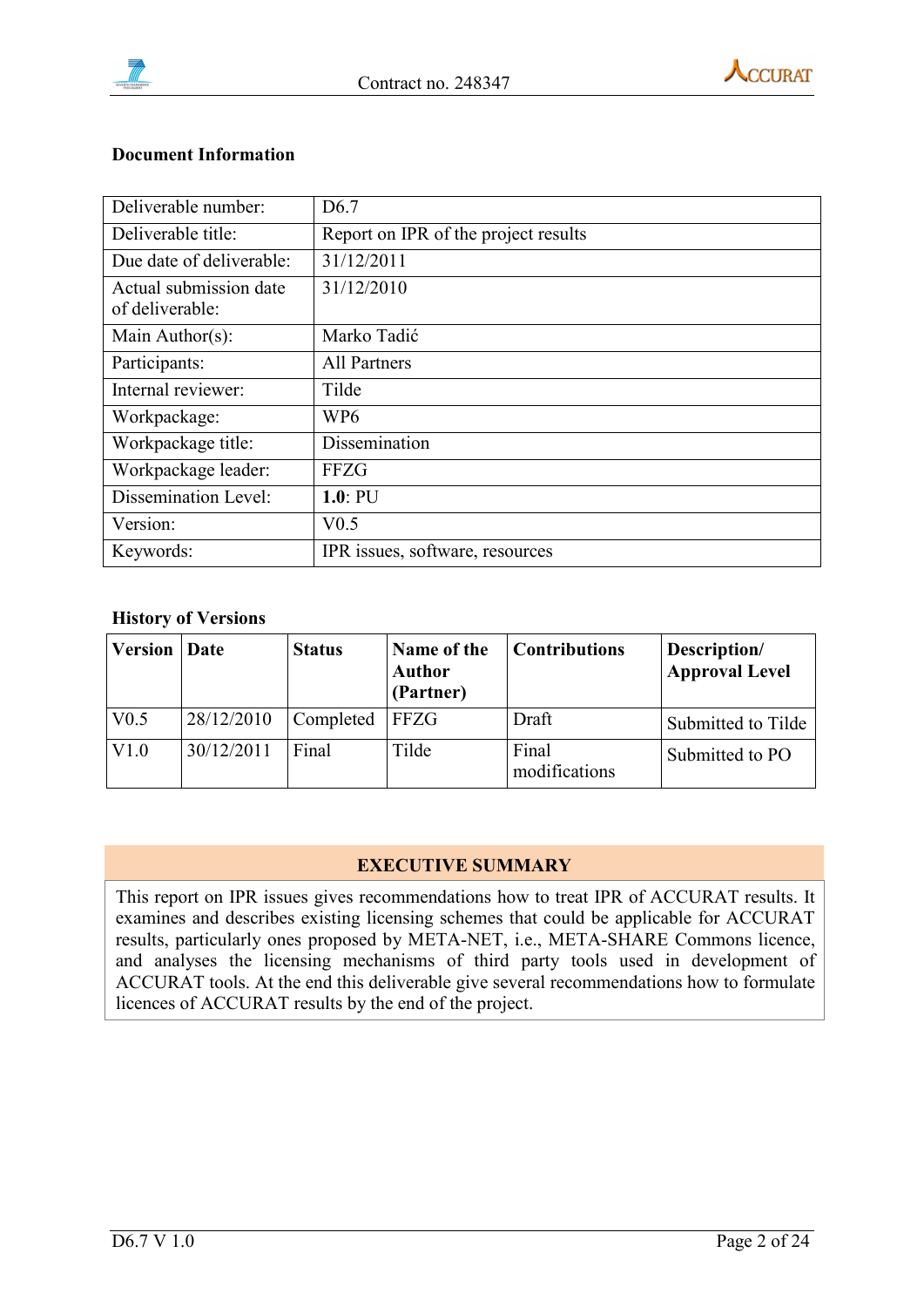



# **Table of Contents**

| $\mathbf{1}$   |     |  |
|----------------|-----|--|
| $\mathbf{2}$   |     |  |
|                | 2.1 |  |
|                | 2.2 |  |
|                | 2.3 |  |
|                | 2.4 |  |
| 3              |     |  |
| $\overline{4}$ |     |  |
| 5 <sup>5</sup> |     |  |
| 6              |     |  |
|                | 6.1 |  |
|                | 6.2 |  |
|                |     |  |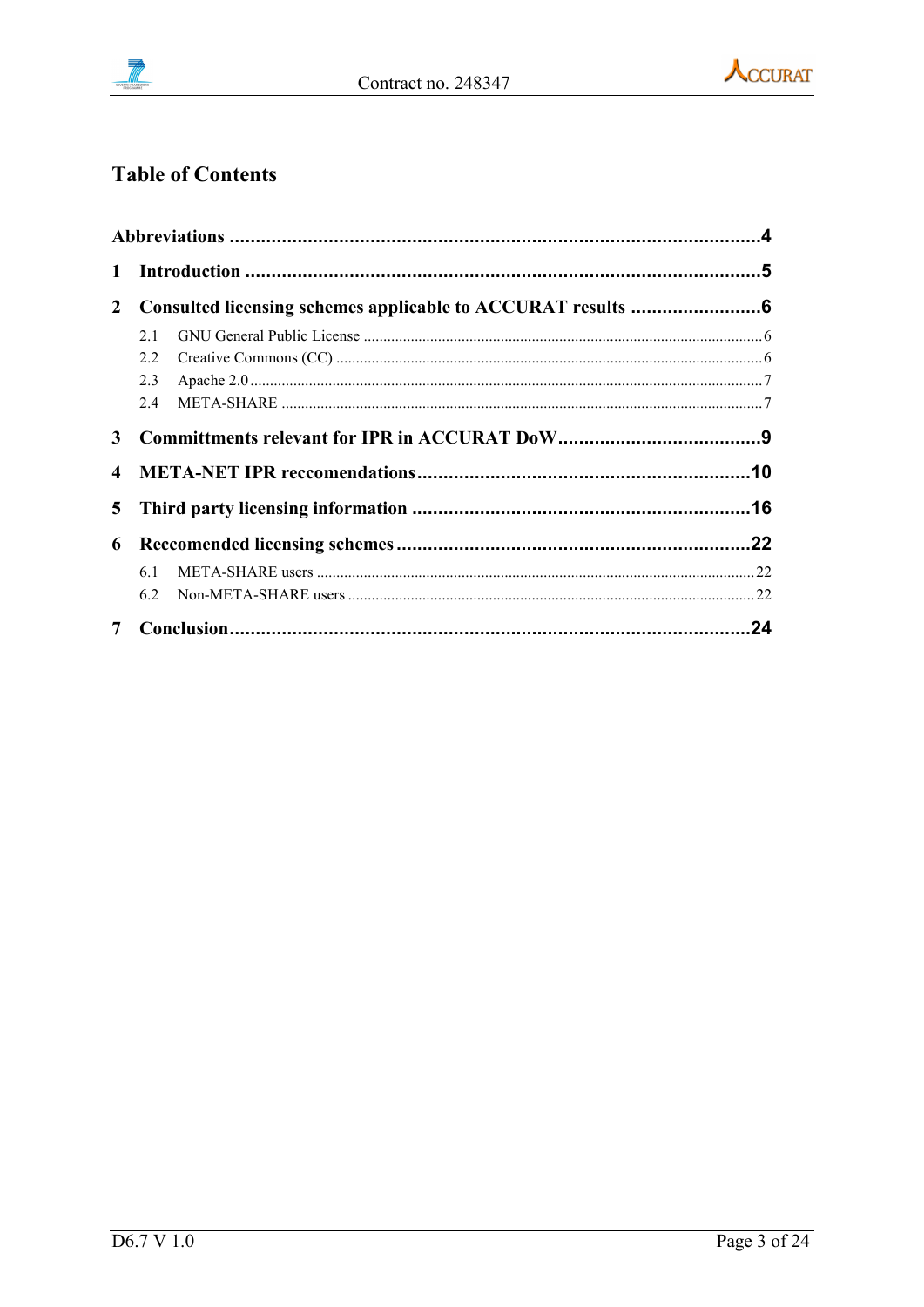



# <span id="page-3-0"></span>**Abbreviations**

| <b>Abbreviation</b> | <b>Term/definition</b>                                        |  |  |  |  |
|---------------------|---------------------------------------------------------------|--|--|--|--|
|                     | Analysis and Evaluation of Comparable Corpora                 |  |  |  |  |
| <b>ACCURAT</b>      | for Under Resourced Areas of Machine Translation              |  |  |  |  |
| <b>ASF</b>          | The Apache Software Foundation                                |  |  |  |  |
| <b>BY</b>           | Done by                                                       |  |  |  |  |
| CC                  | <b>Creative Commons</b>                                       |  |  |  |  |
| <b>DoW</b>          | Description of Work                                           |  |  |  |  |
| <b>ELRA</b>         | <b>European Language Resources Association</b>                |  |  |  |  |
| <b>GNU</b>          | "GNU" is a recursive acronym for "GNU's Not Unix!"            |  |  |  |  |
| <b>GPL</b>          | General Public License                                        |  |  |  |  |
| <b>HLT</b>          | Human Language Technologies                                   |  |  |  |  |
| <b>ICT</b>          | Information and communication technologies                    |  |  |  |  |
| <b>ICT-PSP</b>      | <b>ICT Policy Support Programme</b>                           |  |  |  |  |
| <b>IPR</b>          | Intellectual property rights                                  |  |  |  |  |
| <b>KEA</b>          | Kayphrase extraction algorithm                                |  |  |  |  |
| <b>LGPL</b>         | Lesser General Public License                                 |  |  |  |  |
| <b>LR</b>           | Language resources                                            |  |  |  |  |
| LR&T                | Language resources and tools                                  |  |  |  |  |
| <b>LT</b>           | Language technologies                                         |  |  |  |  |
| <b>META-NET</b>     | Multilingual Europe Technology Alliance Network of Excellence |  |  |  |  |
| <b>MIT</b>          | Massachusetts Institute of Technology                         |  |  |  |  |
| <b>MSC</b>          | <b>META-SHARE Commons licence</b>                             |  |  |  |  |
| Ms-RSL              | The Microsoft Reference Source License                        |  |  |  |  |
| NC                  | Non-commercial                                                |  |  |  |  |
| N <sub>D</sub>      | No derivatives                                                |  |  |  |  |
| <b>SA</b>           | Share alike                                                   |  |  |  |  |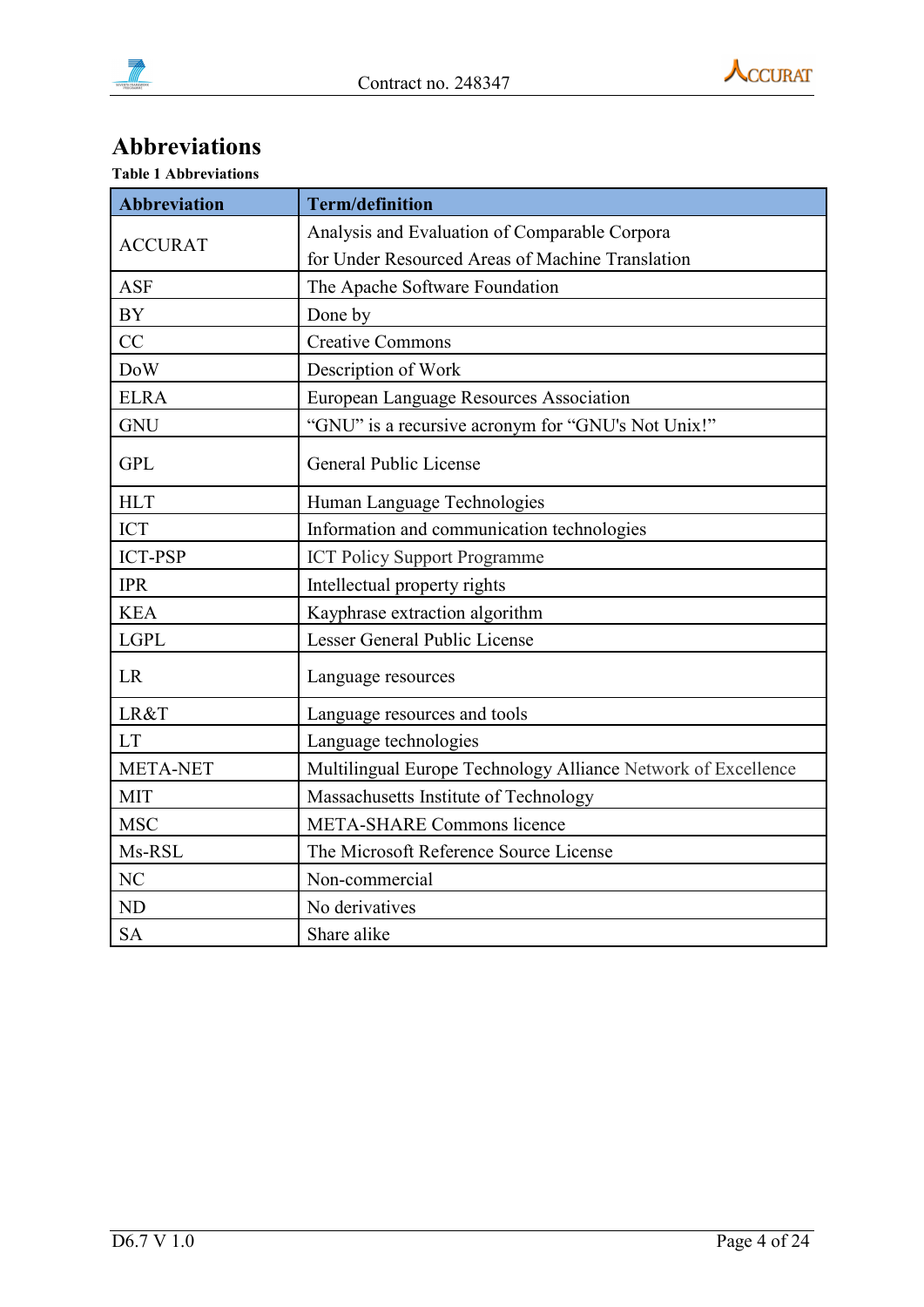





# <span id="page-4-0"></span>**1 Introduction**

It is generally accepted that the IPR treatment of a single software tool could be problematic by itself. In the case of ACCURAT project results, we have the whole toolkit, i.e., set of complex and mutually intertwined pieces of software that rely not just on each other, but also on third party tools and libraries. These third party tools and libraries use different licensing mechanisms thus restricting to a certain extent the general idea ACCURAT partners had from the beginning – to produce a publicly available, open source set of tools for processing comparable corpora.

In order to solve this complicated network of IPR relations, we we had to consult many existing licensing schemas that would be applicable to ACCURAT results.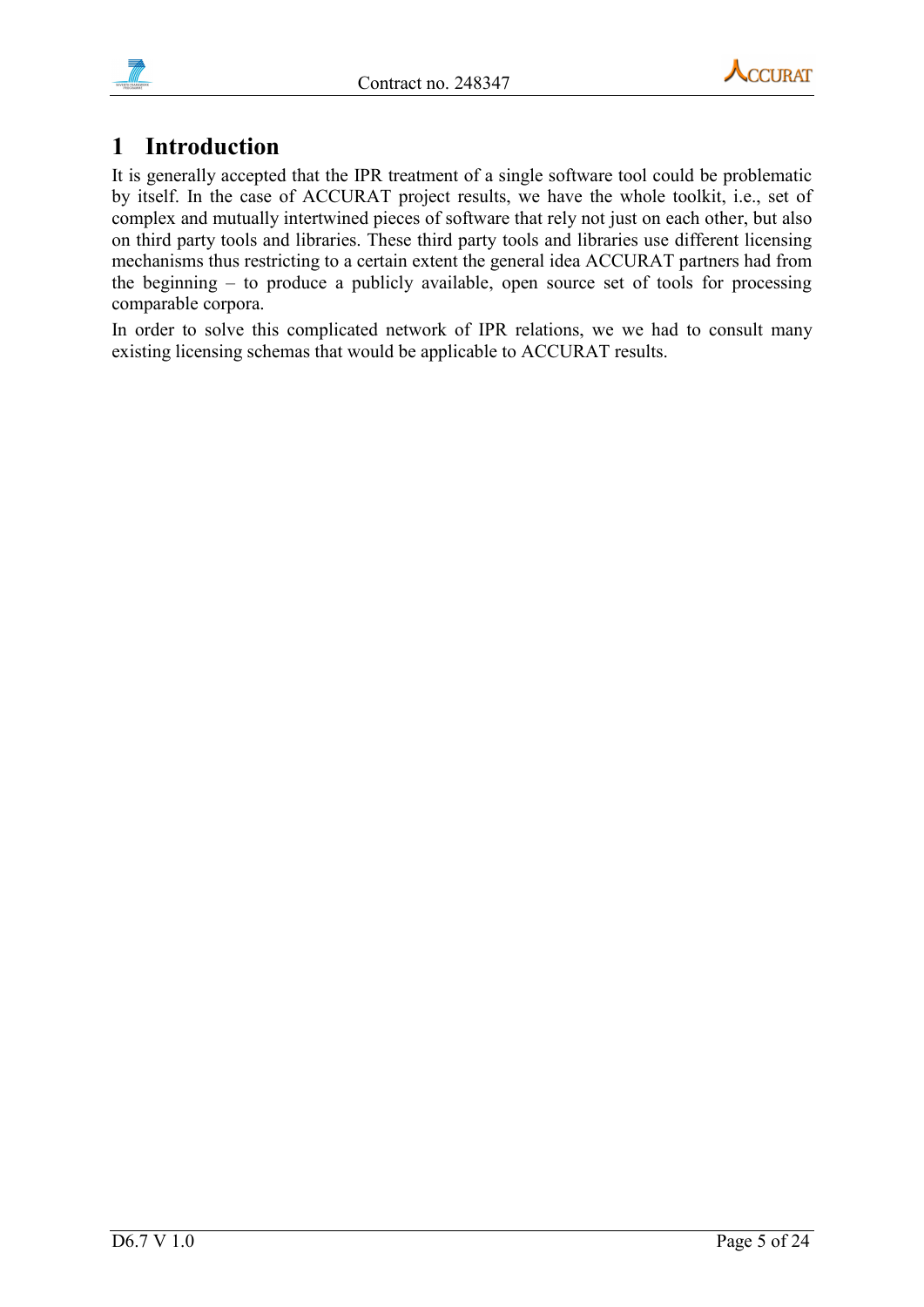



# <span id="page-5-0"></span>**2 Consulted licensing schemes applicable to ACCURAT results**

There are several possible decisions IPR owners could choose between when it comes to the legal treatment of their IPR while LR&T are being used:

- a) waive all rights (copyleft, no right reserved, public domain)
	- this is not allowed with all jurisdictions (e.g. Moral rights under French law)
- b) apply the copyright law
	- different regulations in different jurisdictions
	- each new user should ask for prior agreement from the consortium (letter of intent, bi-/multi-lateral contract)
	- such agreement can be customized for every user
- c) license the tools and data and make such license publicly available for all potential users
	- permissive and implicit license such as CC, GPL or similar
	- license with some restrictions regarding the redistribution (e.g. ELRA or LDC)
	- in-house license, regulates granted rights on case by case

We have consulted a number of possible licensing mechanisms, that are used for distribution of digital data and programs, and collected their most important features relevant for distribution of ACCURAT results.

## <span id="page-5-1"></span>*2.1 GNU General Public License*

GNU GPL v3.0 (http://www.gnu.org/licenses/gpl-3.0.txt) is the most widely used free software licence. Its main limitation is the obligation that if any software under this license is being included into a more complx software package, the whole package has to be issued under GNU GPL also. This is in accordance with the copyleft principle that GPL licensing mechanism uses.

The derivative of GNU GPL is GNU LGPL that is mainly used for licensing programming libraries and runtime environments. It has more relaxed copyleft restrictions than GNU GPL license.

We have considered these licenses because most of academic partners in ACCURAT project expressed their readiness to publish the tools under that or similar open source license.

However, GNU GPL is primarily oriented towards programs and is not very useful for distribution of language resources, i.e., corpora, that are collected within ACCURAT project.

It should also be noted that the copyleft applies only to the software and not to its output. For example, a tagger running as a modified derivative of a GPL'ed tagging system is not required to distribute its changes to the underlying software because its output is not a derivative.

## <span id="page-5-2"></span>*2.2 Creative Commons (CC)*

There are several possible CC v3.0 (http://creativecommons.org) licensing conditions that can be combined into a licence. CC licences can be non-restrictive or restrictive:

- non-restrictive
	- CCo (CC Zero)
		- no limitations at all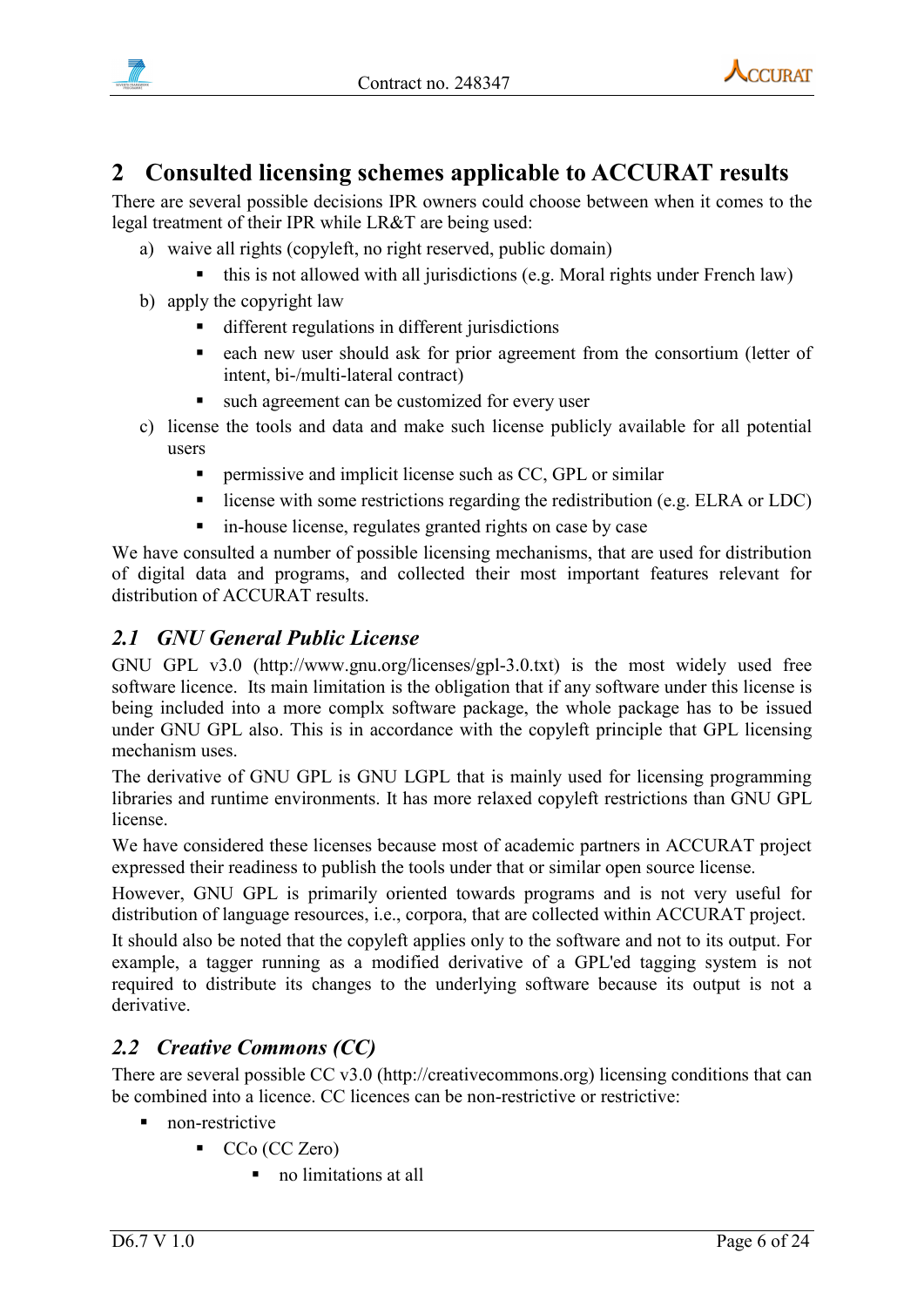



- restrictive
	- $CC BY$ 
		- attribution needed, i.e. "done by" (BY)
	- CC BY-ND
		- **E** attribution needed
		- no derivatives (ND)
	- CC BY-SA
		- **E** attribution needed
		- $\blacksquare$  share alike, i.e. all derivatives have the same license (SA)
	- CC BY-NC
		- **E** attribution needed
		- non-commercial (NC)
	- CC BY-NC-SA
		- **Exercise 1** attribution needed
		- non-commercial (NC)
		- $\blacksquare$  share alike (SA)
	- CC BY-NC-ND
		- **E** attribution needed
		- non-commercial (NC)
		- $\blacksquare$  no derivatives (ND)

CC has quite elaborated system for building licence schemas with different conditions as building blocks where each condition imposes specific restriction of usage. CC is very well known internationally recognised and impartial licensing system that is oriented primarily towards the digital content accessible over Internet. It gives the right balance of freedom and desired level of restrictiveness and the combinations is open for choice by owner. For this reasons it remains a good candidate for ACCURAT results licensing mechanism. Also, it is much better suited for distribution of language resources since it is oriented towards any kind of digital content.

#### <span id="page-6-0"></span>*2.3 Apache 2.0*

Apache 2.0 (http://www.apache.org/licenses/LICENSE-2.0.html) is similar to GNU GPL, but without limitations imposed by copyleft conditions. It is

- freely changeable and distributable;
- requres only inclusion of attribution (like CC BY)
- it allows commercial and non-commercial use

In this respect Apache 2.0 license could be considered as a good candidate for distribution of ACCURAT tools. However, for distribution of ACCURAT language resources Apache 2.0 licence is not well suited.

#### <span id="page-6-1"></span>*2.4 META-SHARE*

The META-NET deliverable D6.1.1 *META-SHARE: Licenses, Legal, IPR and Licensing issues* (version from March 2011) defines the so called META-SHARE Commons licence (MSC):

■ used for licensing within the META-SHARE framework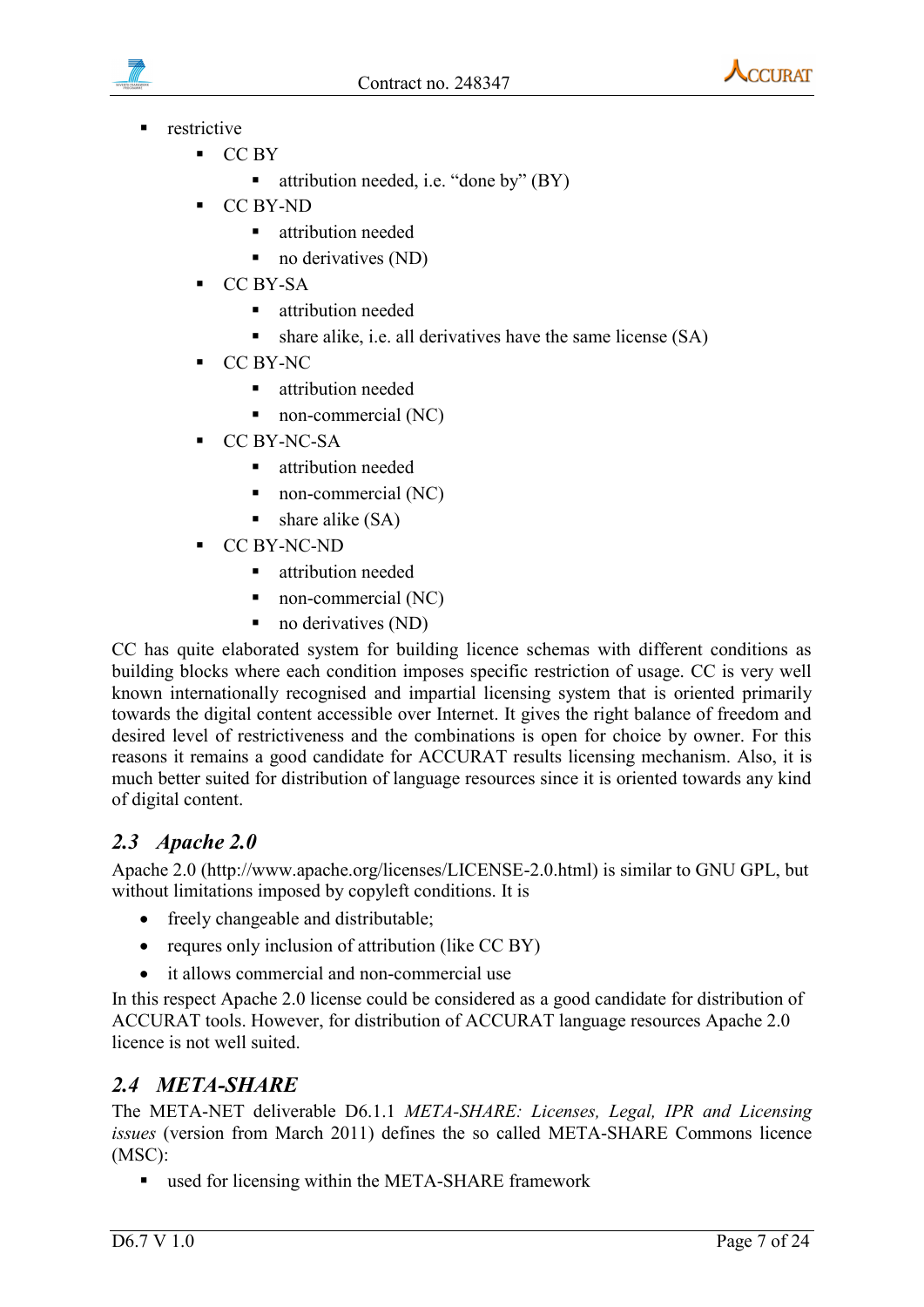



- allows sharing, re-using and remixing LR&T inside the framework
- it allows commercial and non-commercial use
- similar to CC but limitation that LR&T will be available to META-SHARE members

The META-SHARE Commons licence is highly relevant for ACCURAT project results distribution because of a series of commitments ACCURAT partners made already in the time of project proposal.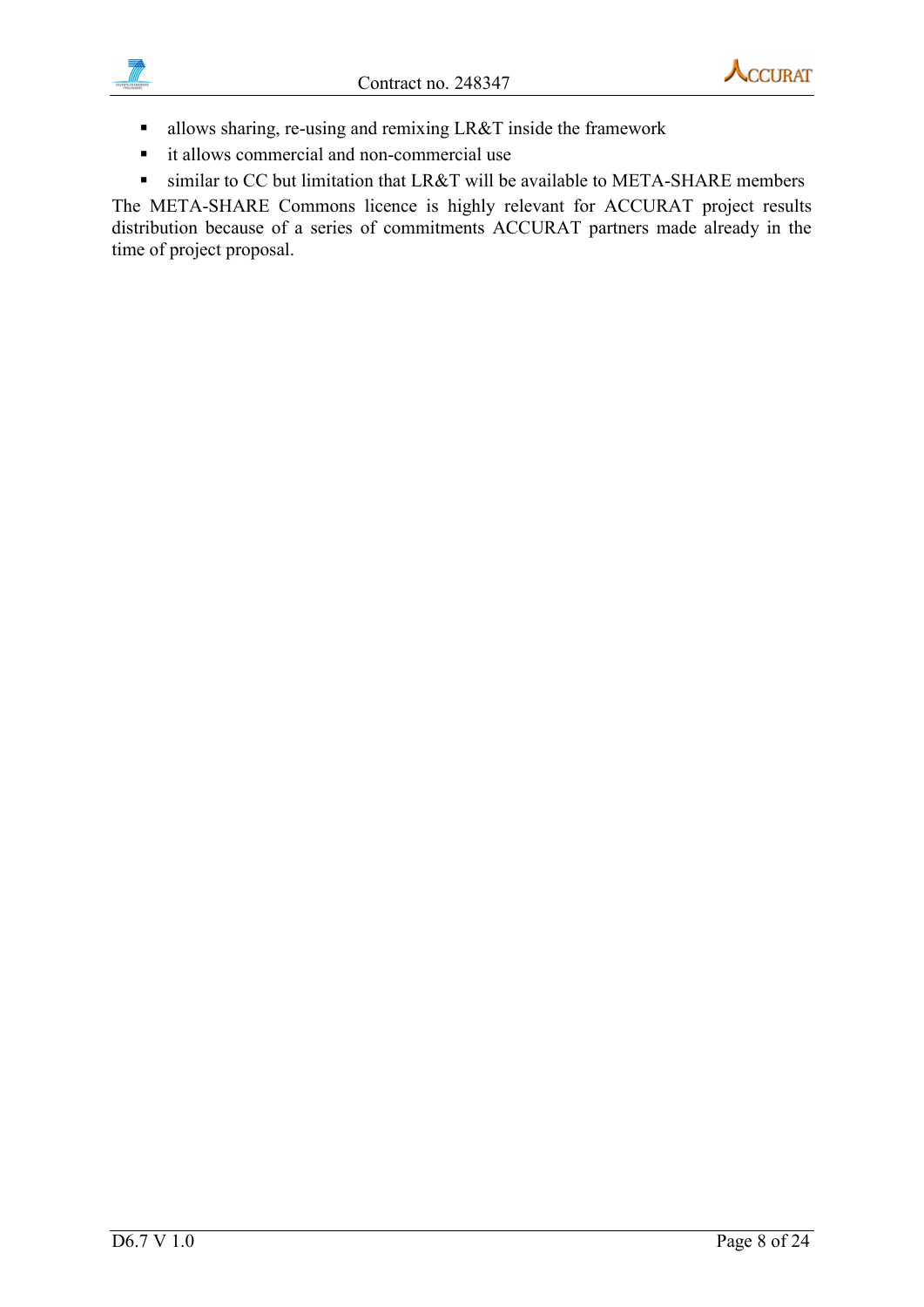



# <span id="page-8-0"></span>**3 Committments relevant for IPR in ACCURAT DoW**

In ACCURAT DoW we have used the acronym T4ME since it was an official one at the time of writing ACCURAT project proposal. In the meantime with the inclusion of three additional ICT-PSP projects this effort turned into the META-NET alliance. In this report and as particularly in quotes from ACCURAT DoW, the T4ME and META-NET should be considered synonymous.

In ACCURAT DoW we made a clear committment of collaboration with META-NET (T4ME) on page 115:

*Of particular interest in* [corr. *is*] *the collaboration between ACCURAT and T4ME in the framework of Pillar 2 "Building an Open Resource Infrastructure" which sets out to create an open, integrated, secured, and interoperable language resources (LR) and language technologies (LT) infrastructure for the HLT (Human Language Technologies) domain.*

There (page 115) we stated also that:

*T4ME will offer a wide range of services including: registration, authorization/ authentication,* (...) *and access/distribution services including IPR and legal clearance issues.*

and:

*Given the objectives and expected outputs of ACCURAT and the mandate of T4ME, the following collaboration is planned:*

- *Publicizing, documenting and sharing of language resources collected by ACCURAT.*
- *Publicizing, documenting and sharing of ACCURAT open-source tools. In the case of sharing, such tools can be offered in a downloadable mode or as web services.*

while on page 116 we stated also:

*T4ME language resource infrastructure will be used as a primary channel for distribution of tools and resources developed by ACCURAT.*

These statements represent a firm decision that ACCURAT project will distribute its results through META-NET's distributional platform that emerged in the mean time and is named META-SHARE. This also implies that ACCURAT project results could use IPR and clearance services that META-SHARE would provide to its members. This also implies that the IPR mechanisms for ACCURAT results are expected to be compliant to META-SHARE licensing mechanisms, if not completely, then to a large extent, to avoid incompatibilities. In this respect we had to consult META-SHARE licensing mechanisms and try to apply them to ACCURAT project results although these mechanisms should not be considered as a job completely finished since the META-SHARE licensing schemes are still not firmly defined. Also, we have to respect the licensing limitations of third-parties whose tools, libraries and resources were used to produce ACCURAT resources and tools.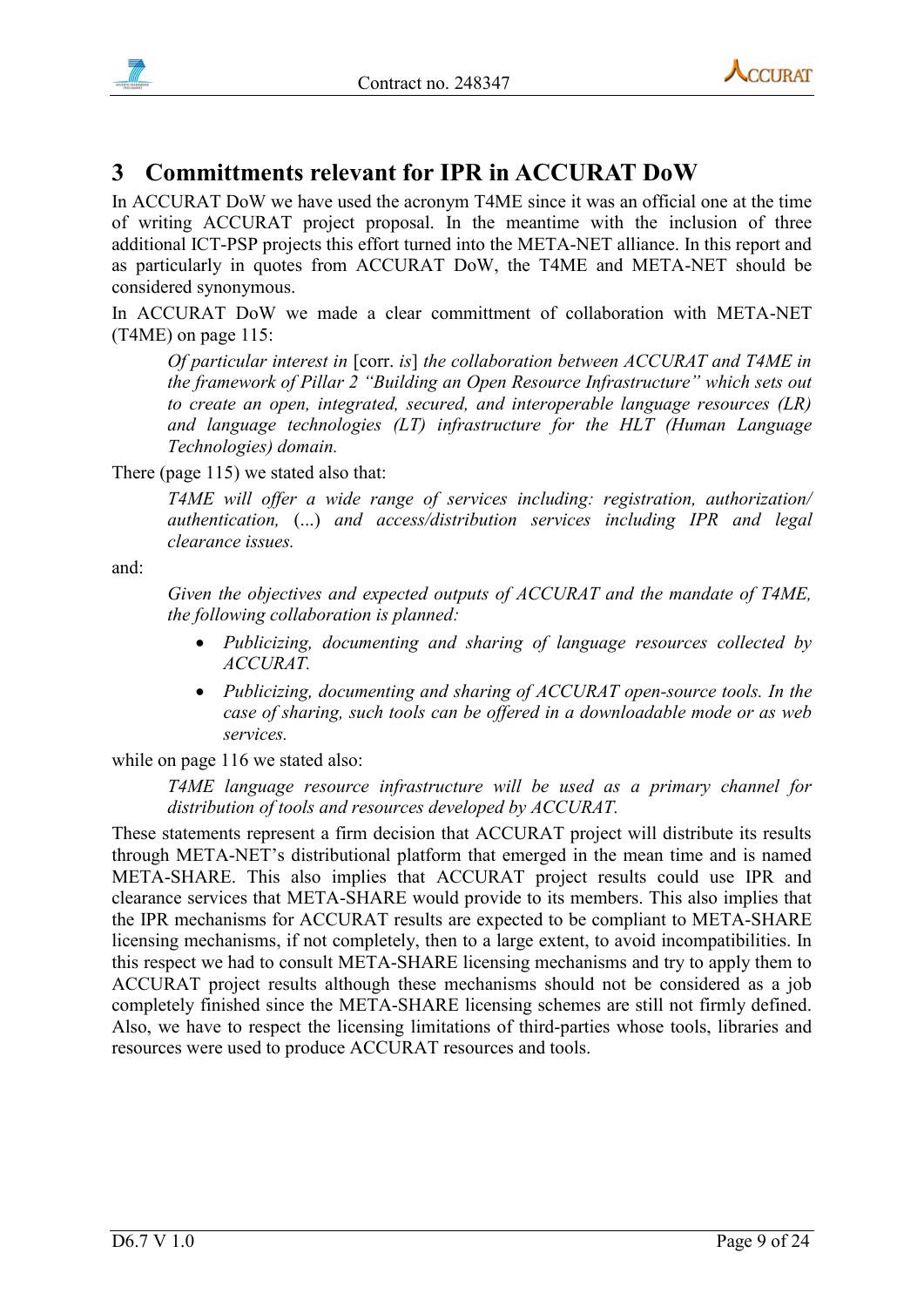



# <span id="page-9-0"></span>**4 META-NET IPR reccomendations**

The META-NET deliverable D6.1.1 *META-SHARE: Licenses, Legal, IPR and Licensing issues* (version from March 2011) gives an exhaustive insight into the field of LRs and LTs, describes their production process and its legal implications, and their usage and its legal implications. It also presents the current European legal frameworks with respect to LRs. Within this framework different licensing legal frameworks are being discussed which are of particular importance for ACCURAT.

After considerable reflections on different licensing mechanisms, in D6.1.1 META-NET has suggested its own **META-SHARE Commons licence** that has been inspired by Creative Commons licensing mechanism. The text of this license<sup>1</sup> follows.

#### **The META-SHARE Commons licence**

META-SHARE IS NOT A LAW FIRM AND DOES NOT PROVIDE LEGAL SERVICES. DISTRIBUTION OF THIS LICENCE DOES NOT CREATE AN AGENT-CLIENT RELATIONSHIP. META-SHARE PROVIDES THIS INFORMATION ON AN "AS-IS" BASIS. METASHARE MAKES NO WARRANTIES REGARDING THE INFORMATION PROVIDED, AND DISCLAIMS LIABILITY FOR DAMAGES RESULTING FROM ITS USE.

#### **Licence**

This META-SHARE public licence enables You to Use the Resource worldwide for noncommercial purposes provided that You keep to the terms of this Licence.

#### **1. Definitions of Capitalised Words**

**"Collective Work"** means a work made up of the Work in its entirety in unmodified form, along with other work, assembled into a collective whole.

**"Derivative"** means any material that Uses the Resource (or any substantial part of it) in any material form whatsoever (such as a translation, dramatisation or abridgment), other than (i) as a whole and in unmodified form or (ii) by modifying it as may be technically necessary to Use it in a different mode or format; but a Collective Work is not a Derivative for the purpose of this Licence.

**"Derogatory Treatment"** means a treatment which distorts or mutilates the Resource or is otherwise prejudicial to the honour or reputation of the Original Author or the Licensor.

**"Licence Elements"** means the following licence attributes indicated in the title of this Licence: Attribution, Non-commercial, Share-Alike.

**"Licensor"** means the Person offering the Resource under the terms and conditions of this Licence.

<u>.</u>

 $<sup>1</sup>$  Although everywhere in the text of the META-SHARE Commons licence the term "resource" is used it clearly</sup> implies "language resource" and "language tool", thus allowing that this licence is applicable to both, resources and tools. This is important for ACCURAT project since tools represents a considerable part of project results.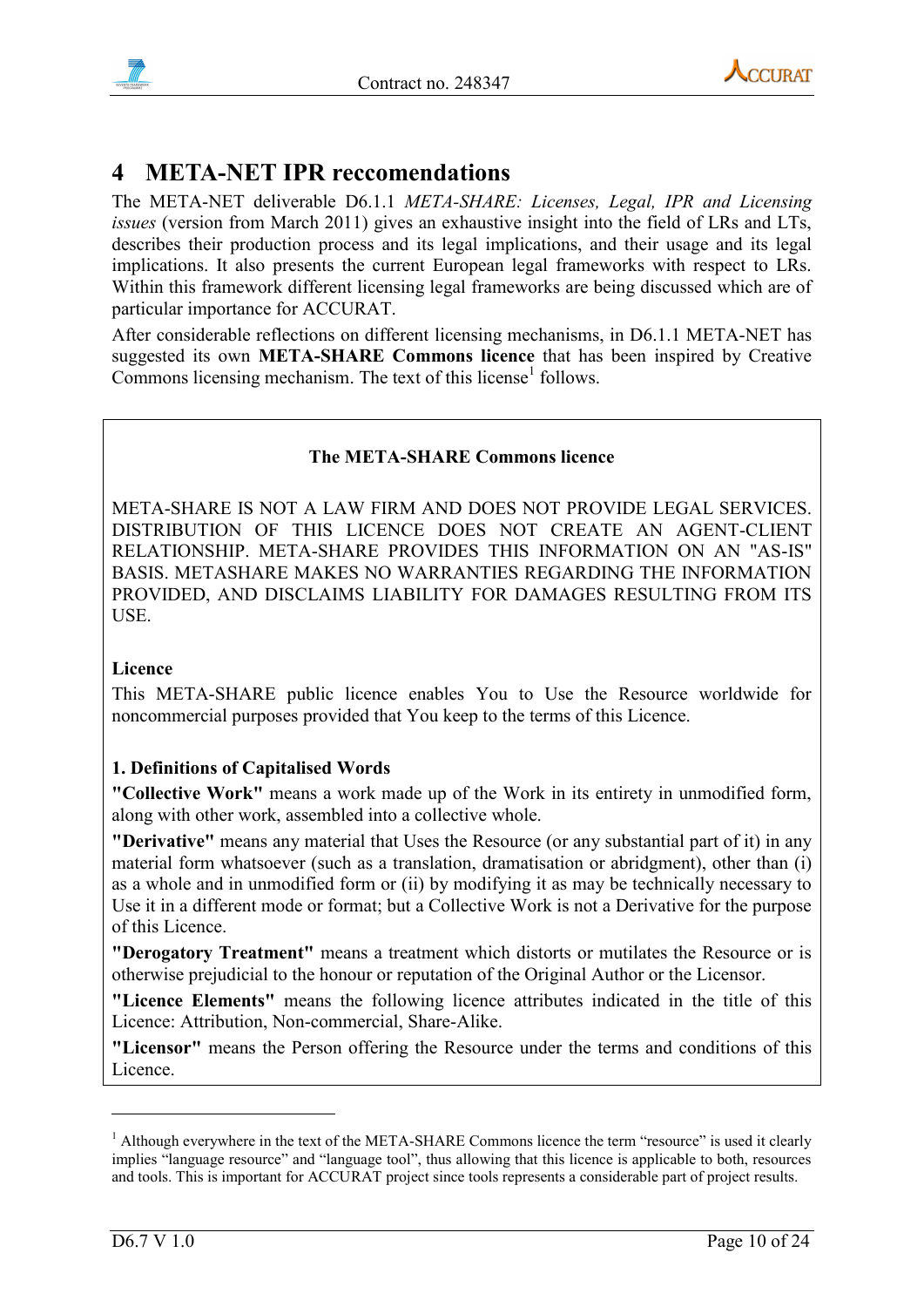

**"Original Author"** means the Person who obtained any copyright in the Resource or any parts of it and is named as such in the Attribution Data.

**"Person"** means a natural person or a body of persons corporate or incorporate.

**"Use"**, as a verb, means doing any act which is restricted by copyright or neighboring rights (including database rights), whether in the original medium or any other; and includes modifying the Resource as may be technically necessary to Use it in a different mode or format.

**"Work"** means any work protected by copyright (or by database rights if applicable) which is offered under the terms of this Licence, and includes works forming only a part of the Resource as well works as incorporated in any Collective Work.

**"You"** means the Person acquiring rights under this Licence.

**"Attribution Data"** means a field of metadata accompanying every METASHARE resource, containing a specified string of characters to be used for attribution of the Resource.

**"Resource"** means the language resource offered to You under the terms of this Licence. Words in the singular include the plural and vice versa.

#### **2. The Rights Granted**

2.1 The Licensor grants to You a worldwide, royalty-free, non-exclusive, licence to Use the Resource within the META-SHARE network for the duration of the META-SHARE membership

So you may, for example

- copy the Resource, or create Derivatives, or incorporate it into a Collective Work within the META-SHARE network;
- copy Derivatives, or the Resource as incorporated in any Collective Work within the META-SHARE network; and
- publish, perform or communicate the Resource and/or Derivatives and/or the Resource as incorporated in any Collective Work to anyone within the METASHARE network;

in any medium whether now known or created in the future.

#### **2.2 However, this Licence does not allow you to:**

- use the Resource in any way primarily intended for commercial advantage or payment; but exchange for other protected material without payment (whether by means of digital file-sharing or otherwise) is not to be taken to be so intended;
- impose any terms or any technological measures on the Resource or a Derivative, that alter or restrict the terms of this Licence or any rights granted under it or have the effect or intent of restricting the ability of any person to exercise those rights;
- sublicense the Resource; or
- subject the Resource to Derogatory Treatment.

2.3 You must, if you publish or distribute the Resource or any Derivative to anyone else in any way, give reasonable credit to the Original Author as follows:

! by giving the Attribution Data as well as the name of the Original Author if that has been supplied; or a pseudonym if that has been supplied instead; and/or the name of any other person if that has been supplied for attribution in place of the Original Author;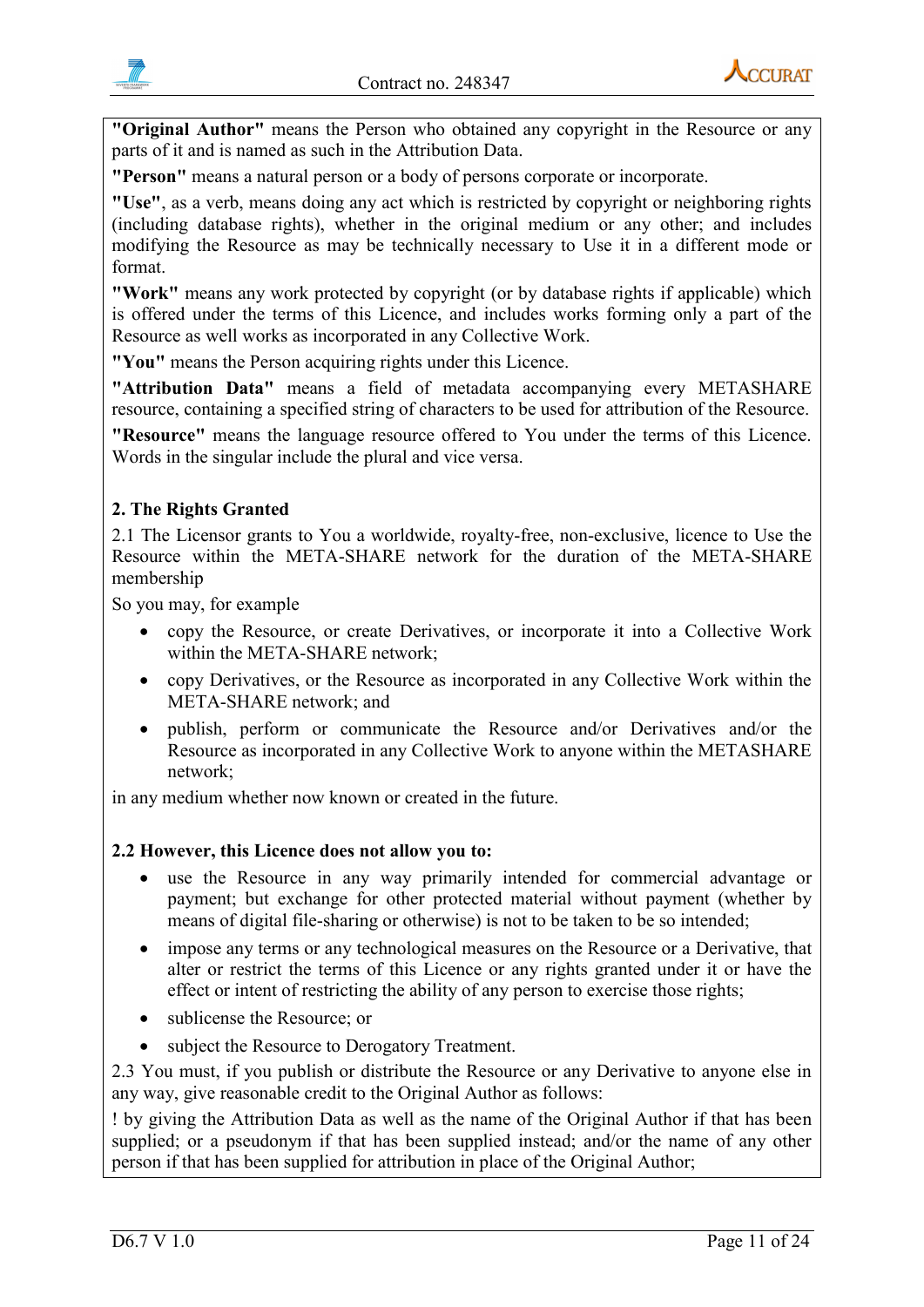

- by giving the title of the Resource if that has been supplied;
- by giving the Uniform Resource Identifier of the Resource if that has been supplied, but you need not do so if this does not refer to its copyright terms or to its licensing information;
- in the case of a Derivative, by identifying that the Resource has been used (for example, "French translation of X by Y", or "Screenplay based on original work by  $X$ "); and
- in the case of a Derivative or a Collective Work, placing that credit in the same place, and at least as prominently, as any comparable authorship credit.
- In the case of a Derivative or a Collective work to inform the Licensor about its creation

But, if what you are publishing or distributing is a Derivative or a Collective Work, you must remove any of these credits if you are asked to do so by the Licensor and if it is practicable to do so.

These are important conditions of this Licence, and if you fail to comply with them you will be in material breach of its terms.

2.4 The Original Author asserts the right to be identified as the original author of the Work, as forming part of the Resource if applicable; but only as and when required by clause 2.3 above.

2.5 You must also, if you publish or distribute the Resource or any Derivative to anyone else in any way:

- include a copy of this Licence (or its Uniform Resource Identifier) with it; and
- keep intact any copyright notices for the Resource and notices that refer to this Licence.
- Redeposit the Derivative work in the META-SHARE network

These are important conditions of this Licence, and if you fail to comply with them you will be in material breach of its terms.

2.6 Each time You publish the Resource or any Derivative to anyone else within METASHARE in any way, the Licensor offers to the recipient a licence to the Resource on the same terms and conditions as this Licence.

2.7 Any Derivative you create must be under a licence which is either one with the same terms and conditions as this Licence, or a later version of this Licence with the same Licence Elements as this Licence, or another META-SHARE licence with the same Licence Elements as this Licence (whether a licence specific to a particular jurisdiction or not).

2.8 And:

- the right to collect royalties or other fees for any commercial use of the Resource is reserved;
- any right to collect payments via a licensing body or collecting society for any commercial use of the Resource is reserved;
- the right to collect payments under the Public Lending Right scheme (or any public scheme that provides payment for public borrowing or use) is reserved;
- the right to release the Resource under different terms, or to stop distributing the Resource, is reserved; and
- all other rights not expressly granted by the Licensor are reserved.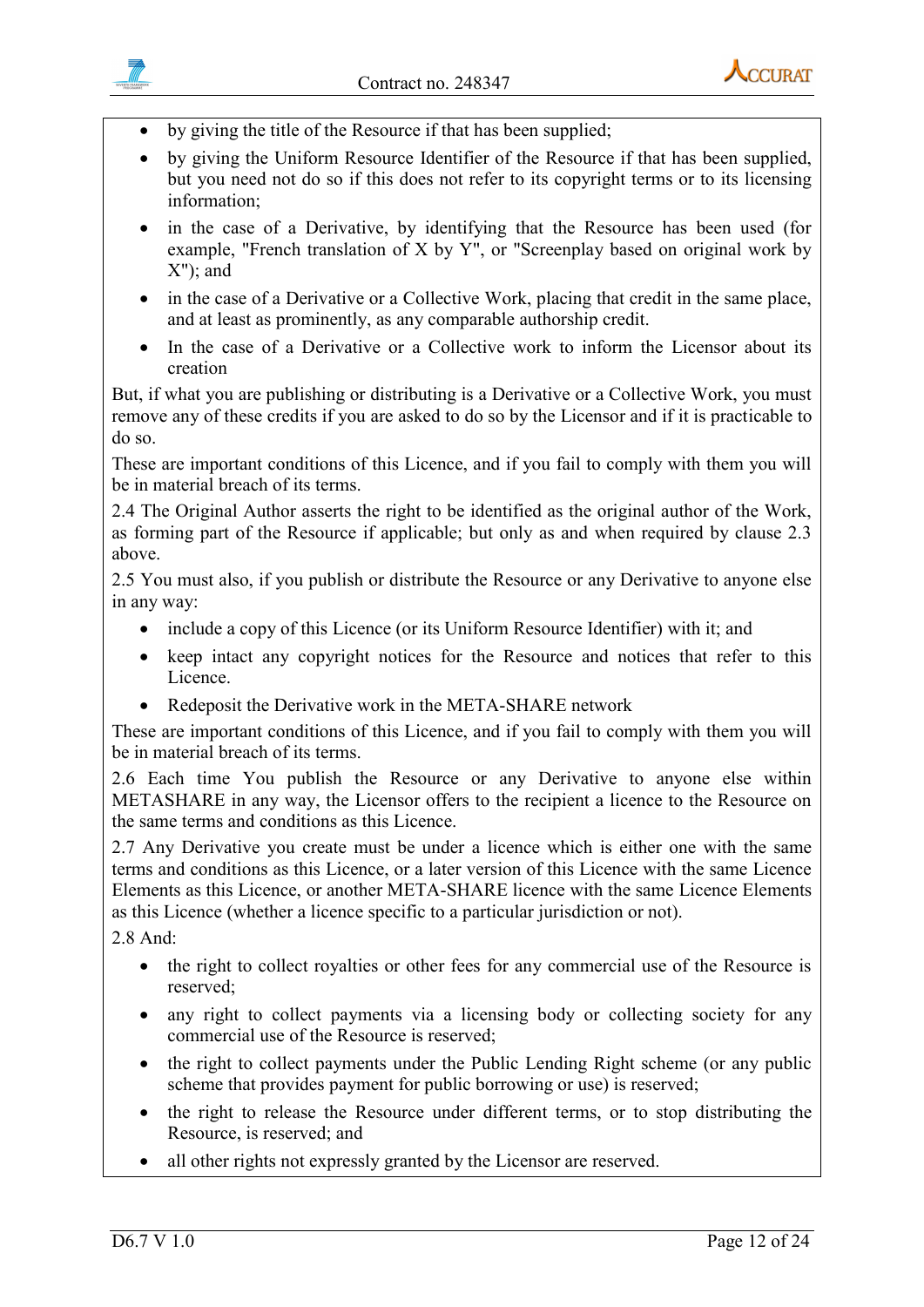



2.9 This Licence does not affect any rights that You or anyone else may independently have under any applicable law (including fair dealing, fair use, or any other legally recognised limitation or exception to copyright infringement) to make any Use of this Resource.

2.10 This Licence does not allow You to claim any endorsement or approval by the Licensor or the Original Author of You or your use of the Resource without their express written permission.

#### **3. Warranties and Disclaimer**

3.1 The Resource is licensed by the Licensor "as is" and without any warranty of any kind, either express or implied, whether of title, of accuracy, of fitness for purpose, or otherwise.

#### **4. Limit of Liability**

4.1 Subject to any liability which may not be excluded or limited by law, the Licensor shall not be liable for, and expressly excludes, all liability for loss or damage however and whenever caused to anyone by any Use under this Licence, whether by You or by anyone else, and whether caused by any fault on the part of the Licensor or not. If liability may not be excluded by law, it is limited to actual and direct financial loss to the extent it is caused by proved gross negligence on the part of the Licensor.

#### **5. Termination**

5.1 Any breach by You of the terms of this licence (for example, by distributing the Resource without attributing as appropriate) entitles the Licensor to terminate your Licence with immediate effect and without notice to you. Persons who have received the Resource, Derivatives, or Collective Works from You under this Licence, however, will not have their licences terminated provided their use is in full compliance with this Licence or a licence granted under clause 2.6 of this Licence, i.e. if they are META-SHARE members. The waiver of database rights provided for by clause 3.1 shall continue notwithstanding any such termination.

5.2 If You are not in breach of the terms of this licence, the Licensor may not terminate your rights under it.

5.3 Unless terminated under clause 6.1, this Licence is granted to you for the duration of any rights in the Resource.

#### **6. General**

6.1 If any provision of this Licence is held to be invalid or unenforceable, that shall not affect the validity or enforceability of the remainder of the terms of this Licence.

6.2 This Licence is the entire agreement between the parties with respect to the Resource licensed here but hereby allows for additional agreements that grant more rights than this License. It replaces any earlier understandings, agreements or representations with respect to the Resource not specified here.

6.3 If You are in breach of the terms of this Licence (for example, by distributing the Resource without attributing as appropriate) you will not be entitled to rely on the terms of this Licence or to complain of any breach by the Licensor.

6.4 If there is any dispute as to the meaning or effect of any provision of this Licence, it must so far as possible be read and given effect in a way that is compatible with the provisions of any subsequent version of the META-SHARE Commons licence, which has the same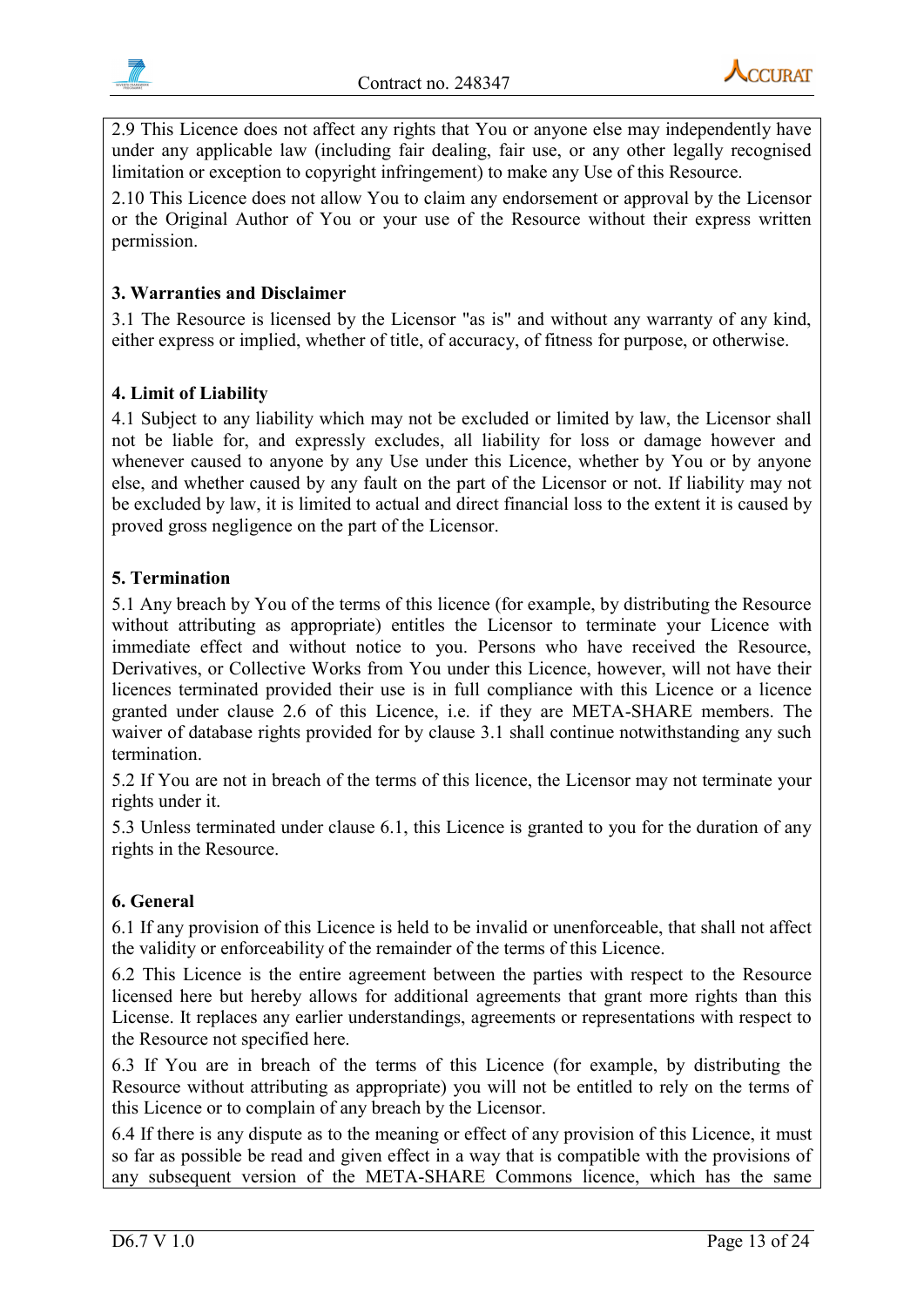



Licence Elements, and any interpretation of clauses and terms must take into account what is laid out in the most recent version of the META-SHARE Charter and MoU.

6.5 As far as arbitration processes have been established within META-SHARE, any dispute arising in connection with this Licence or the Resource has adhere to these processes before being filed at public justice bodies.

The limitations of suggested META-SHARE Commons licence could be noticed in many parts of this licence, so we will point out just few of them that may be important for different ACCURAT partners and their plans to use ACCURAT project results during the project and after it is finished.

Ad 2.1: "The Licensor grants to You a worldwide, royalty-free, non-exclusive, licence to Use the Resource within the META-SHARE network for the duration of the META-SHARE membership".

In the text of the license nothing is said about the usage outside of META-SHARE. Is it allowed or not by this licence? Since this licence regulates only the usage within the membership (whose: licensor, or licensee or both?) and it is non-exclusive, we assume that the usage outside the META-SHARE membership could be regulated by some other licencing schemes.

Indeed, this has been suggested as possibility in the last column of the tabular presentation of META-SHARE Commons licences at META-NET web site [\(http://goo.gl/j0zO4\)](http://goo.gl/j0zO4).

| Licence name           | Licence<br>attribute  | Redistributio<br>n within<br>META-<br><b>SHARE</b><br>only? |    | Attribuition<br>required? |    | What purpose the<br>original can be used<br>for? |                         | Derivatives<br>allowed? |        | Derivatives<br>shared under<br>same terms? |        | Fee for<br>licence? |        | If redistri-<br>bution<br>outside<br>META-<br>SHARE,<br>under which<br>CC licence |
|------------------------|-----------------------|-------------------------------------------------------------|----|---------------------------|----|--------------------------------------------------|-------------------------|-------------------------|--------|--------------------------------------------|--------|---------------------|--------|-----------------------------------------------------------------------------------|
|                        |                       | yes                                                         | no | yes                       | no | com-<br>mercial                                  | non-<br>com-<br>mercial | ves                     | no     | yes                                        | no     | yes                 | no     |                                                                                   |
| MSC BY                 | BY                    | $^{+}$                                                      |    | $+$                       |    | $^{+}$                                           |                         | $^{+}$                  |        |                                            | $^{+}$ |                     | $^{+}$ | CC BY                                                                             |
| MSC BY SA              | BY SA                 | $^{+}$                                                      |    | $+$                       |    | $^{+}$                                           |                         | $+$                     |        | $^{+}$                                     |        |                     | $^{+}$ | CC BY SA                                                                          |
| MSC BY ND              | BY ND                 | $+$                                                         |    | $+$                       |    | $^{+}$                                           |                         |                         | $^{+}$ | N/A                                        | N/A    |                     | $+$    | CC BY ND                                                                          |
| MSC BY NC<br><b>SA</b> | <b>BY</b><br>NC<br>SA | $^{+}$                                                      |    | $+$                       |    |                                                  | $+$                     | $+$                     |        | $+$                                        |        |                     | $^{+}$ | CC BY NC<br><b>SA</b>                                                             |
| MSC BY NC              | BY NC                 | $+$                                                         |    | $^{+}$                    |    |                                                  | $^{+}$                  | $^{+}$                  |        |                                            | $^{+}$ |                     | $^{+}$ | CC BY NC                                                                          |
| MSC BY NC<br>ND        | NC<br><b>BY</b><br>ND | $^{+}$                                                      |    | $^{+}$                    |    |                                                  | $^{+}$                  |                         | $^{+}$ | N/A                                        | N/A    |                     | $^{+}$ | CC BY NC<br>ND                                                                    |

#### **Table 2 Presentation of META-SHARE Commons (MSC) licences**

Since ACCURAT has committed to distribute its results through META-SHARE platform, for distribution through this distribution channel and for usage by META-SHARE members, it should respect the licensing mechanism that is recommended there.

Although in META-NET D6.1.1 the META-SHARE Commons licence is quoted as only text of licence, it looks like it actually represents the basic licensing layer or bottom-line from which the licensing schemes are to be derived. Apart of META-SHARE Commons licence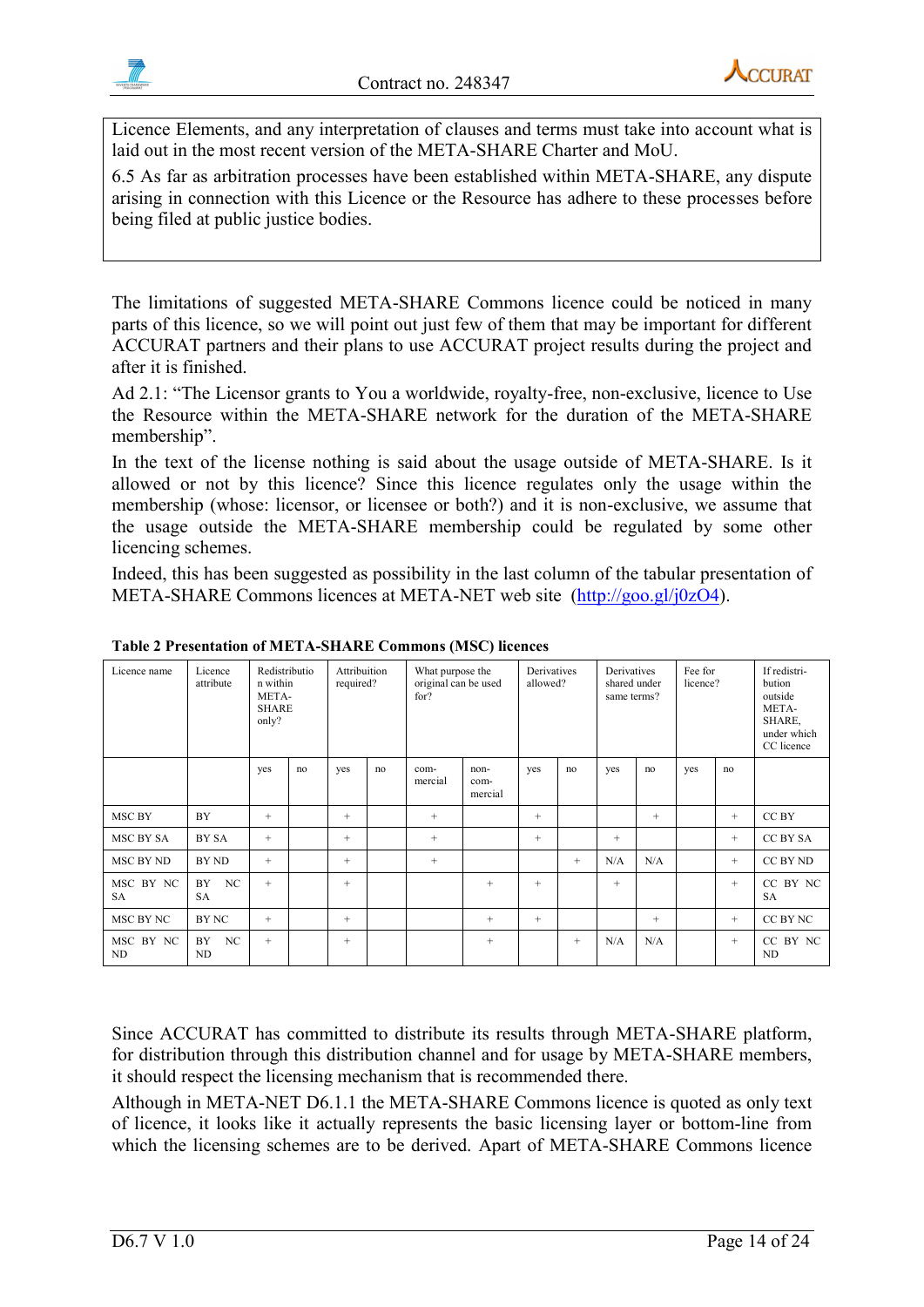



combinations presented above, there are proposals for eight new schemes that are still being under consideration. These are:

- META-SHARE Non-Commercial No-redistribution licence for free (free noncommercial use and prohibited redistribution)
- META-SHARE Non-Commercial license No-redistribution licence for-a-fee (for-afee non-commercial use and prohibited redistribution)
- META-SHARE Non-Commercial No-redistribution No-derivatives licence for free (free non-commercial use, prohibited redistribution and prohibited derivatives)
- META-SHARE Non-Commercial license No-redistribution No-derivatives licence for-a-fee (for-a-fee non-commercial use, prohibited redistribution and prohibited derivatives)

These four will have their commercial counterparts too, thus coming to an overall number of eight. All of them will actually be editable to a certain extent, so they would serve more as licensing templates than the fixed licences. In the time of writing this report, these licensing mechanisms were not fixed yet, so ACCURAT will have to keep a close eye on their development until the end of the project and decide on appropriate licensing scheme by that time.

After careful reading it can be seen that META-SHARE Commons licence allows incorporation of "Resource" or "Derivative" into the "Collective Work". Limitations on its distribution (for free or for fee) are more relaxed and this gives the opportunity to include fee for usage of ACCURAT resources or tools, providing that consortium agrees upon that by the end of the project. ACCURAT industrial partners, who have already expressed their intentions to exploit ACCURAT results not just for research, but also for commercial purposes, could be interested that even this possibility is open and that they could use it if they decide so.

However, ACCURAT partners are entitled to execute their right to non-exclusivity and have licencing mechanism prepared for distribution to users who are not members of META-SHARE for whatever reason, and yet want to use ACCURAT results for their own purposes. This may have different impact on licensing of language resources than to language tools collected or developed within ACCURAT project.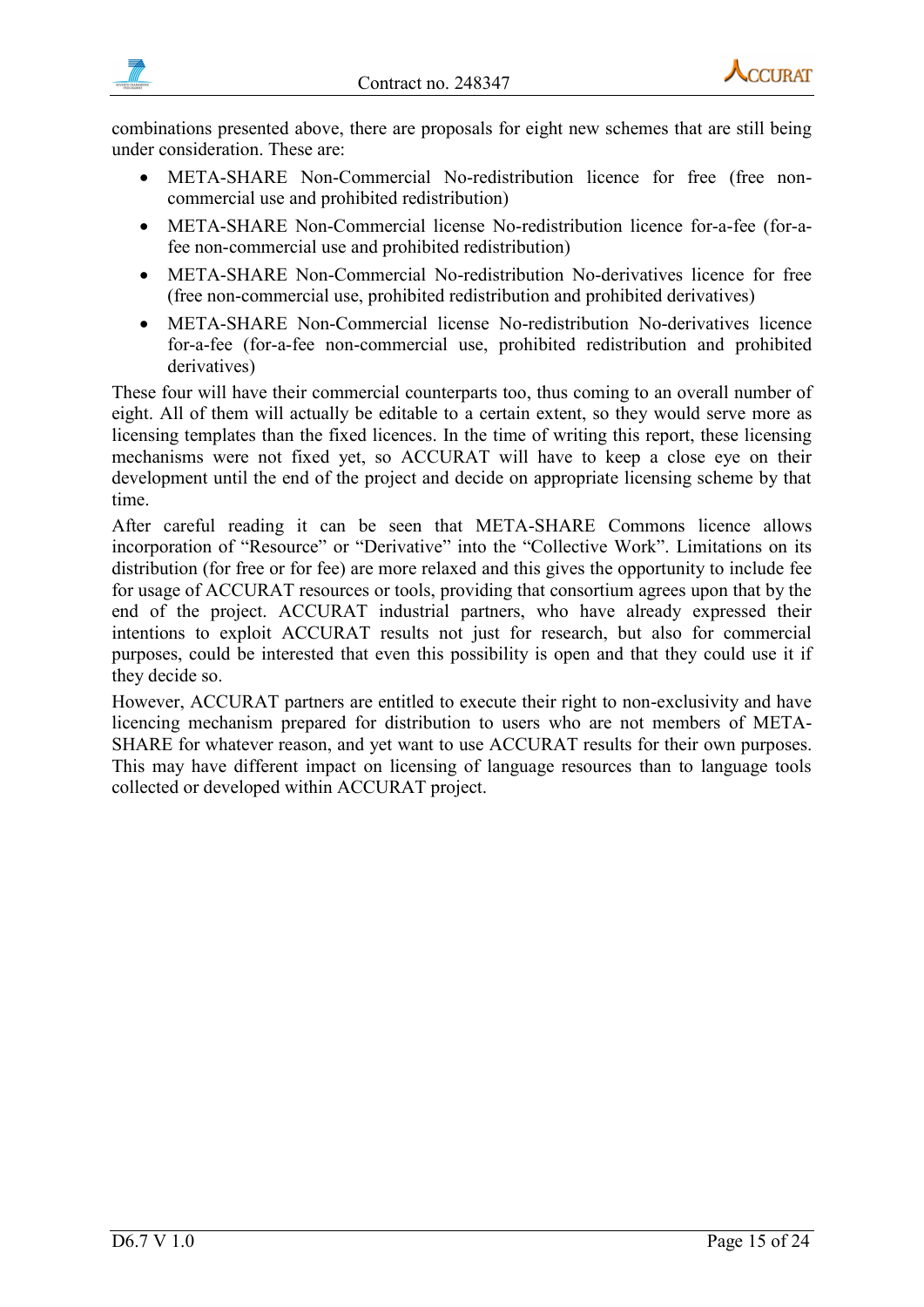



# <span id="page-15-0"></span>**5 Third party licensing information**

In the process of producing ACCURAT tools, primarily the ACCURAT Toolkit (Deliverable D2.6), partners had to use different third party tools and libraries in order to achieve the desired results. Table below provide information on used third party tools used for development of ACCURAT Toolkit along with information on their licensing information. This information is also relevant for recommendation of applicable licensing scheme for distribution of ACCURAT tools if they impose certain restrictions.

From the Table it can be seen that 19 tools use 20 different third party tools in 35 cases with 10 different licencing schemas. Distribution of different licensing schemas:

- 7 uses GNU GPL ( $v2$  or later, i.e.,  $v3$ ) licence,
- 7 uses Apache 2.0 licence,
- 4 uses publicly available Ms-RSL,
- $\bullet$  1 uses CC BY v3,
- 1 uses MIT licence.
- 1 uses Wordnet licence
- 14 uses of proprietary licences, generally compatible with Apache 2.0 but with requests for special approval for commercial usage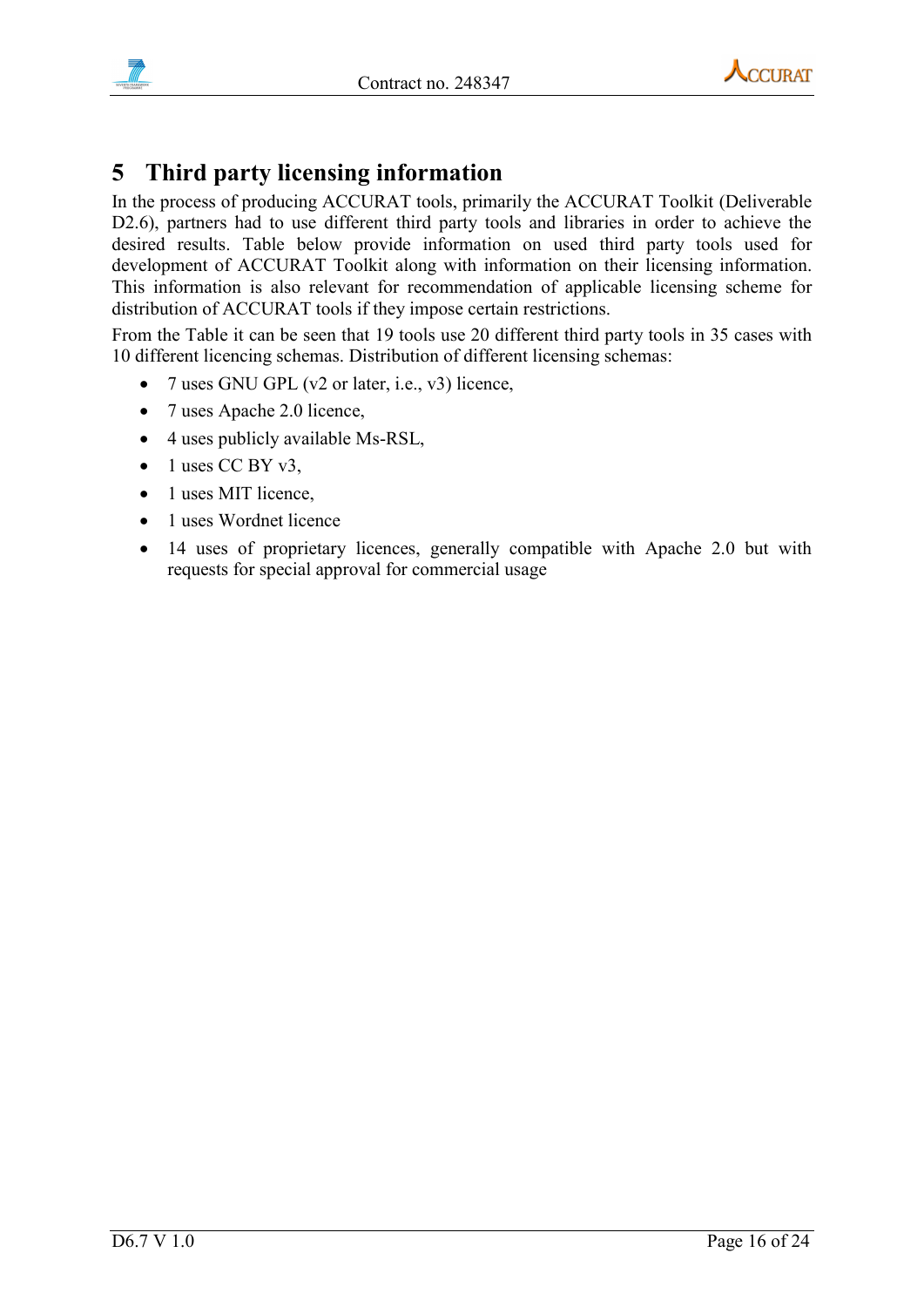| <b>ACCURAT tool</b>                     | Partner      | Third party tool                             | Licensing schema or formulation                                                                                                                                                                                              | <b>IPR</b> holder(s)                                                                                     | <b>Comment</b>                                                                                                                                                                                                                                                                                                                                                                                                                                                                                                                                                                                           |
|-----------------------------------------|--------------|----------------------------------------------|------------------------------------------------------------------------------------------------------------------------------------------------------------------------------------------------------------------------------|----------------------------------------------------------------------------------------------------------|----------------------------------------------------------------------------------------------------------------------------------------------------------------------------------------------------------------------------------------------------------------------------------------------------------------------------------------------------------------------------------------------------------------------------------------------------------------------------------------------------------------------------------------------------------------------------------------------------------|
| <b>DicMetric</b><br>(ComMetric)         | <b>CTS</b>   | WordNet                                      | WordNet 3.0 license<br>(http://wordnet.princeton.edu/wordnet/license/)                                                                                                                                                       | WordNet 3.0 Copyright<br>2006 by Princeton<br>University. All rights<br>reserved.                        | Permission to use, copy, modify and distribute this software and<br>database and its documentation for any purpose and without fee or<br>royalty is hereby granted, provided that you agree to comply with the<br>following copyright notice and statements, including the disclaimer,<br>and that the same appear on ALL copies of the software, database and<br>documentation, including modifications that you make for internal use<br>or for distribution. WordNet 3.0 Copyright 2006 by Princeton<br>University. All rights reserved.                                                              |
|                                         |              | JWI (MIT Jawa<br>WordNet<br>Interface)       | $CC$ BY $v3.0$<br>(http://projects.csail.mit.edu/jwi/license.html)                                                                                                                                                           | <b>MIT</b>                                                                                               | JWI is freely available for all purposes, as long as proper<br>acknowledgement is made.                                                                                                                                                                                                                                                                                                                                                                                                                                                                                                                  |
|                                         |              | <b>Stanford POS</b><br>Tagger                | GNU GPL v2 or later                                                                                                                                                                                                          | <b>Stanford University</b>                                                                               | The tagger is licensed under the GNU General Public License (v2 or<br>later). Source is included. Source is included. The package includes<br>components for command-line invocation, running as a server, and a<br>Java API. The tagger code is ls dual licensed (in a similar manner to<br>MySQL, etc.). Open source licensing is under the full GPL, which<br>allows its use for research purposes, free software projects, etc. For<br>distributors of proprietary software, commercial licensing with a<br>ready-to-sign agreement is available.<br>(http://nlp.stanford.edu/software/tagger.shtml) |
| FeaturesExtractor-<br><b>Classifier</b> | <b>USFD</b>  | SVMlight                                     | The program is free for scientific use. Please<br>contact me, if you are planning to use the<br>software for commercial purposes. The<br>software must not be further distributed<br>without prior permission of the author. | Thorsten Joachims,<br>thorsten@joachims.org,<br>Cornell University,<br>Department of Computer<br>Science | If you use SVMlight in your scientific work, please cite as: T.<br>Joachims, Making large-Scale SVM Learning Practical. Advances in<br>Kernel Methods - Support Vector Learning, B. Schölkopf and C.<br>Burges and A. Smola (ed.), MIT-Press, 1999.<br>(http://www.joachims.org/publications/joachims 99a.pdf)                                                                                                                                                                                                                                                                                           |
|                                         |              | <b>Diacritics</b><br>removal<br>Unicode::UCD | All software on this site is copyright Ben K.<br>Bullock. All rights reserved.                                                                                                                                               | <b>Ben Bullock</b><br>ben.bullock@lemoda.net                                                             | Copyright © Ben Bullock 2009-2011. All rights reserved. For<br>comments, questions, and corrections, please email Ben Bullock<br>(ben.bullock@lemoda.net) (http://www.lemoda.net/perl/strip-<br>diacritics/index.html)                                                                                                                                                                                                                                                                                                                                                                                   |
|                                         |              | Transliteration<br>tool                      |                                                                                                                                                                                                                              | <b>ILSP</b>                                                                                              | Tool produced by ACCURAT partner                                                                                                                                                                                                                                                                                                                                                                                                                                                                                                                                                                         |
| <b>EMACC</b>                            | <b>RACAI</b> | No third party<br><b>IPR</b>                 |                                                                                                                                                                                                                              |                                                                                                          |                                                                                                                                                                                                                                                                                                                                                                                                                                                                                                                                                                                                          |

#### **Table 3 Third party licensing information ordered by tools**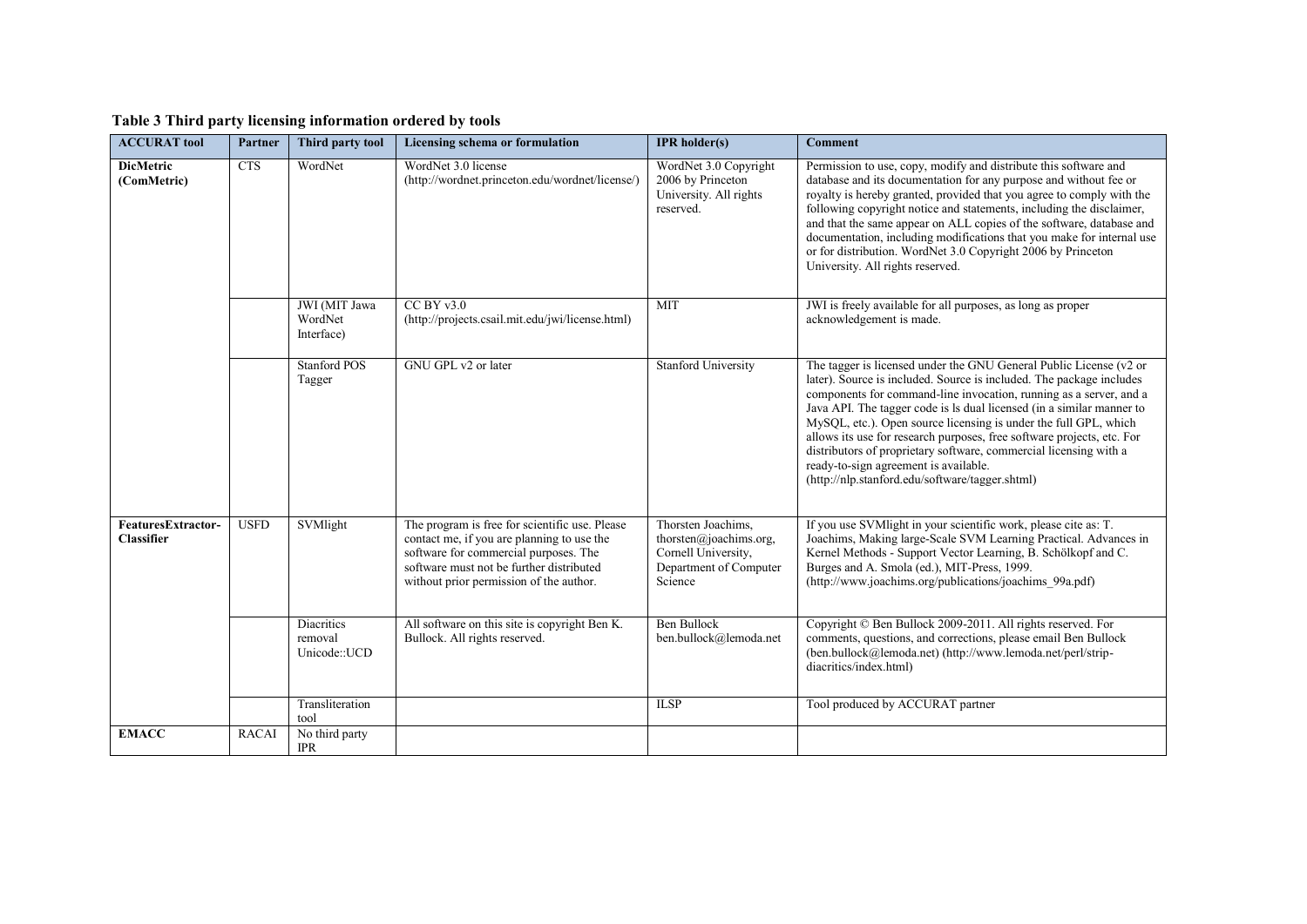



| <b>ACCURAT tool</b> | Partner      | Third party tool                                  | Licensing schema or formulation                                                                                    | <b>IPR</b> holder(s)                                                                                                                                                                         | <b>Comment</b>                                                                                                                                                                                                                                                                                                                                                                                                                                                                                                                               |
|---------------------|--------------|---------------------------------------------------|--------------------------------------------------------------------------------------------------------------------|----------------------------------------------------------------------------------------------------------------------------------------------------------------------------------------------|----------------------------------------------------------------------------------------------------------------------------------------------------------------------------------------------------------------------------------------------------------------------------------------------------------------------------------------------------------------------------------------------------------------------------------------------------------------------------------------------------------------------------------------------|
| <b>PEXACC</b>       | <b>RACAI</b> | $GIZA++$                                          | GNU GPL v2 or later                                                                                                | Yaser Al-Onaizan, Jan<br>Curin, Michael Jahr,<br>Kevin Knight, John<br>Lafferty, Dan Melamed,<br>David Purdy, Franz Och,<br>Noah Smith, and David<br>Yarowsky                                | "EGYPT Toolkit for Statistical Machine Translation () This<br>program is distributed in the hope that it will be useful, but<br>WITHOUT ANY WARRANTY; without even the implied warranty<br>of MERCHANTABILITY or FITNESS FOR A PARTICULAR<br>PURPOSE. See the GNU General Public License for more details.<br>You should have received a copy of the GNU General Public License<br>along with this program; if not, write to the Free Software Foundation,<br>Inc., 59 Temple Place - Suite 330, Boston, MA 02111-1307, USA."                |
|                     |              | String::Similarity<br>(Perl package)              | GNU GENERAL PUBLIC LICENSE, V 2                                                                                    | Marc Lehmann<br>schmorp@schmorp.de<br>http://home.schmorp.de/                                                                                                                                |                                                                                                                                                                                                                                                                                                                                                                                                                                                                                                                                              |
| <b>ME-Extract</b>   | <b>DFKI</b>  | $C++$ library for<br>MaxEntropy<br>classification | Own copyright regulation.                                                                                          | Tsujii Laboratory, The<br>University of Tokyo. All<br>rights reserved.                                                                                                                       | Redistribution and use in source and binary forms, with or without<br>modification, are permitted for non-commercial purposes provided<br>that the following conditions are met:1) Redistributions of source<br>code must retain the above copyright notice, this list of conditions and<br>the following disclaimer. 2) Redistributions in binary form must<br>reproduce the above copyright notice, this list of conditions and the<br>following disclaimer in the documentation and/or other materials<br>provided with the distribution. |
|                     |              | Numerical<br>optimization<br>program              | Own copyright regulation.                                                                                          | University of Chicago                                                                                                                                                                        | This program discloses material protectable under copyright laws of<br>the United States. Permission to copy and modify this software and its<br>documentation is hereby granted, provided that this notice is retained<br>thereon and on all copies or modifications.                                                                                                                                                                                                                                                                       |
| <b>TildeNER</b>     | Tilde        | <b>Stanford Named</b><br><b>Entity Recognizer</b> | GNU GPL v2 or later                                                                                                | <b>Stanford University</b>                                                                                                                                                                   | Stanford Named Entity Recognizer is a Java implementation of a<br>Conditional Random Field sequence model, together with well-<br>engineered features for Named Entity Recognition. Commercial usage<br>requires separate license http://techfinder.stanford.edu/<br>technology detail.php?ID%3D24628                                                                                                                                                                                                                                        |
|                     |              | TreeTagger                                        | Non-commercial usage only (as stated in the<br>license) http://www.ims.uni-<br>stuttgart.de/~schmid/Tagger-Licence | Helmut Schmid, Institut<br>fuer maschinelle<br>Sprachverarbeitung (IMS)<br>Universitaet Stuttgart<br>Azenbergstr. 12 D-70174<br>Stuttgart, Germany<br>Helmut.Schmid@ims.uni-<br>stuttgart.de | As the tool may not be distributed (as the license says):<br>"The<br>licensee has no right to give or sell the system to third parties<br>without written permission from the licenser." we will exclude the<br>module from the deliverable.                                                                                                                                                                                                                                                                                                 |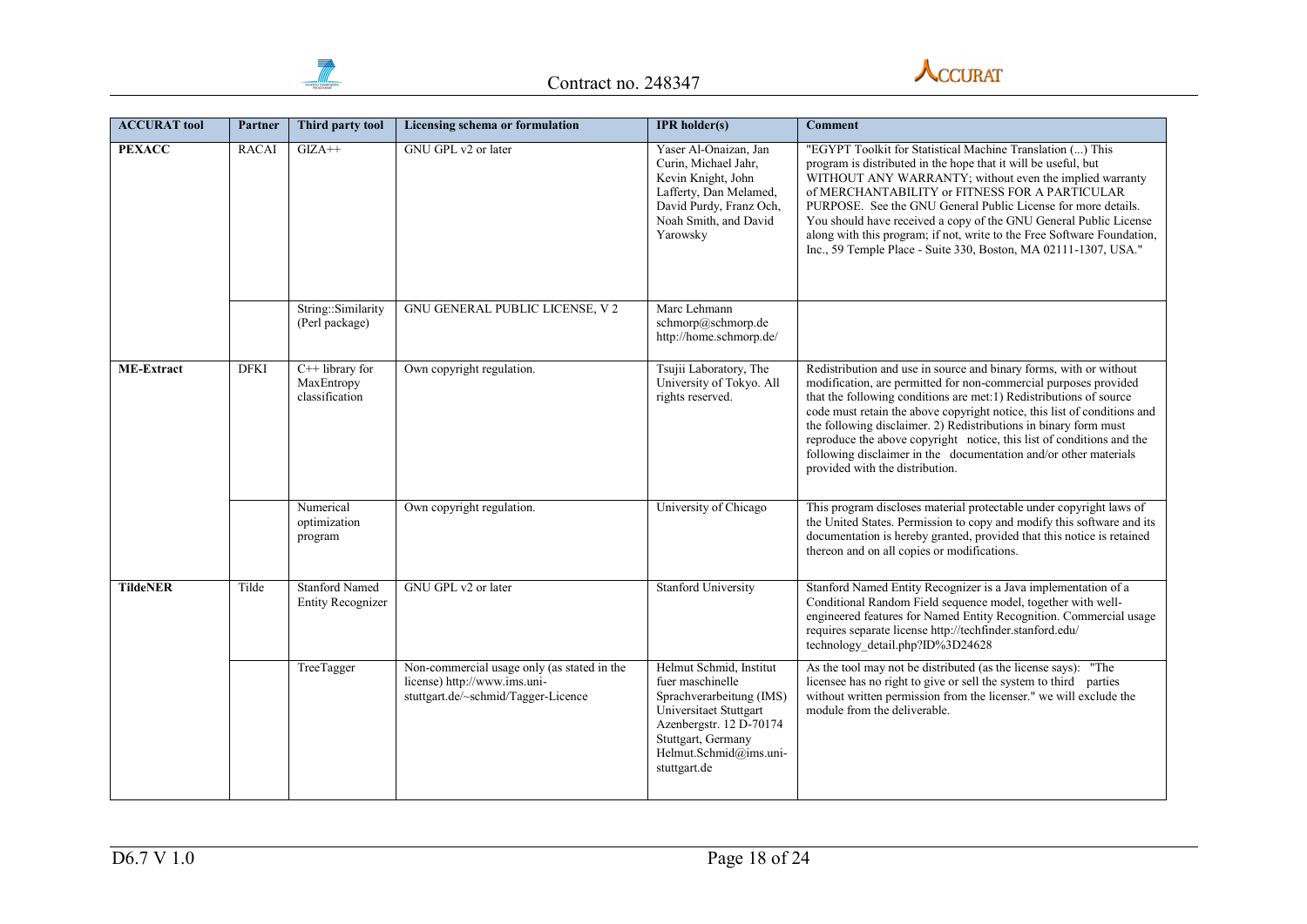



| <b>ACCURAT</b> tool                              | Partner      | Third party tool      | Licensing schema or formulation                                                                                    | <b>IPR</b> holder(s)                                                                                                                                                                         | <b>Comment</b>                                                                                                                                                                                                                            |
|--------------------------------------------------|--------------|-----------------------|--------------------------------------------------------------------------------------------------------------------|----------------------------------------------------------------------------------------------------------------------------------------------------------------------------------------------|-------------------------------------------------------------------------------------------------------------------------------------------------------------------------------------------------------------------------------------------|
| <b>OpenNLPWrapper</b>                            | <b>USFD</b>  | OpenNLP               | Apache 2.0                                                                                                         | Apache Software<br>Foundation                                                                                                                                                                | Apache OpenNLP is an effort undergoing incubation at The Apache<br>Software Foundation (ASF), sponsored by the Apache Incubator.<br>(http://incubator.apache.org/opennlp/)                                                                |
|                                                  |              | Lucene                | Apache 2.0                                                                                                         | Apache Software<br>Foundation                                                                                                                                                                | Apache Lucene(TM) is a high-performance, full-featured text search<br>engine library written entirely in Java.<br>(http://lucene.apache.org/java/docs/index.html)                                                                         |
|                                                  |              | <b>KEA</b>            | GNU GPL v3                                                                                                         | Digital Libraries and<br>Machine Learning Labs,<br>Computer Science<br>Department, The<br>University of Waikato,<br>Private Bag 3105,<br>Hamilton, New Zealand                               | KEA is implemented in Java and is platform independent.<br>(http://www.nzdl.org/Kea/) It will be replaced by another tool<br>developed within ACCURAT.                                                                                    |
| NERA1                                            | <b>RACAI</b> | .NET Framework<br>4.0 | Publicly available under Microsoft Reference<br>Source License (Ms-RSL)                                            | Microsoft                                                                                                                                                                                    |                                                                                                                                                                                                                                           |
| Tilde's wrapper<br>system for<br><b>CollTerm</b> | Tilde        | TreeTagger            | Non-commercial usage only (as stated in the<br>license) http://www.ims.uni-<br>stuttgart.de/~schmid/Tagger-Licence | Helmut Schmid, Institut<br>fuer maschinelle<br>Sprachverarbeitung (IMS)<br>Universitaet Stuttgart<br>Azenbergstr. 12 D-70174<br>Stuttgart, Germany<br>Helmut.Schmid@ims.uni-<br>stuttgart.de | As the tool may not be distributed (as the license says): "The<br>licensee has no right to give or sell the system to third parties<br>without written permission from the licenser." we will exclude the<br>module from the deliverable. |
|                                                  |              | CollTerm              | Apache 2.0                                                                                                         | Nikola Ljubešić, FFZG                                                                                                                                                                        | The tool is developed within ACCURAT project and is published<br>under Apache 2.0 licence.                                                                                                                                                |
| <b>KEA TEWrapper</b>                             | <b>USFD</b>  | OpenNLP               | Apache 2.0                                                                                                         | Apache Software<br>Foundation                                                                                                                                                                | Apache OpenNLP is an effort undergoing incubation at The Apache<br>Software Foundation (ASF), sponsored by the Apache Incubator.<br>(http://incubator.apache.org/opennlp/)                                                                |
|                                                  |              | Lucene                | Apache 2.0                                                                                                         | Apache Software<br>Foundation                                                                                                                                                                | Apache Lucene(TM) is a high-performance, full-featured text search<br>engine library written entirely in Java.<br>(http://lucene.apache.org/java/docs/index.html)                                                                         |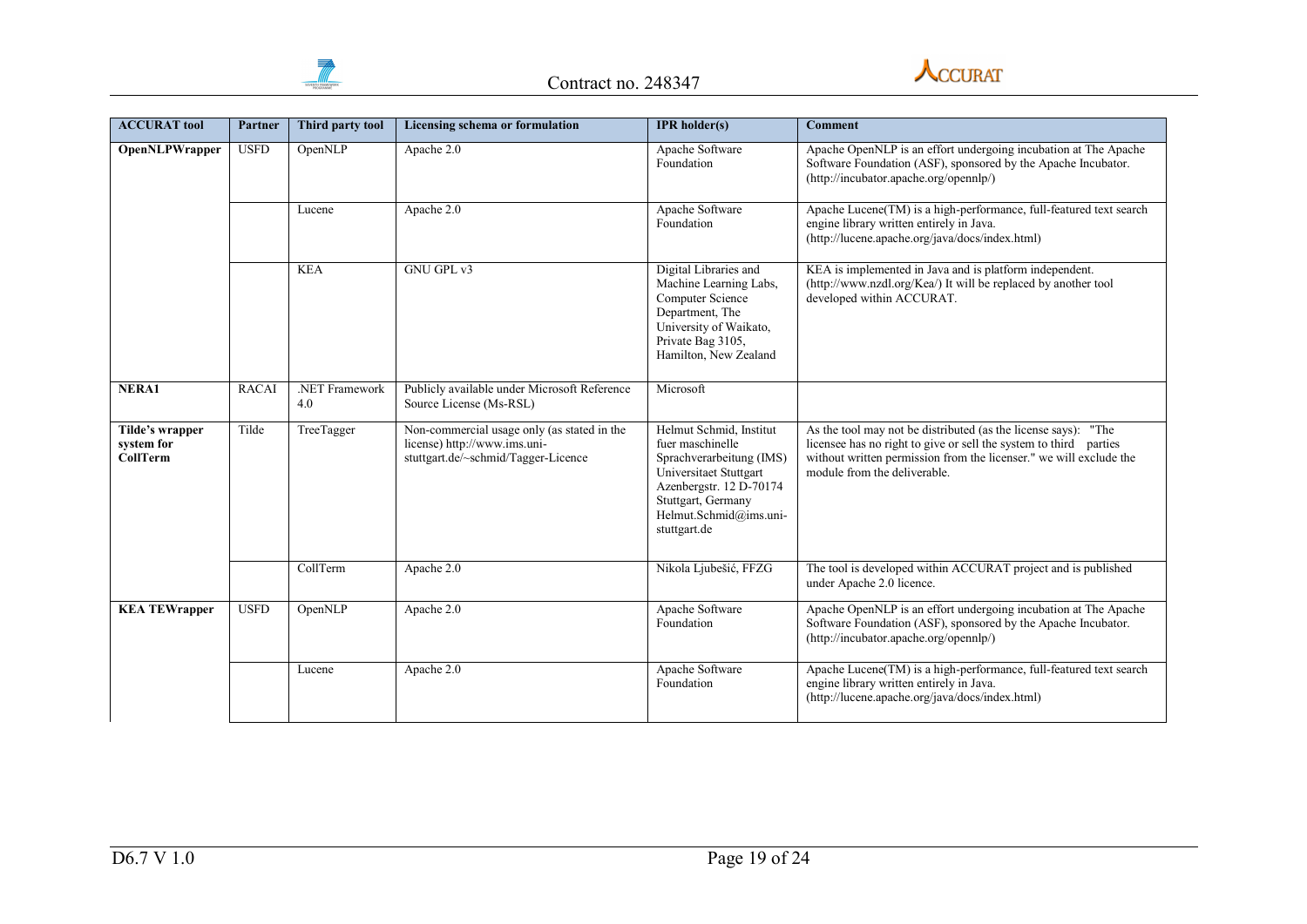



| <b>ACCURAT tool</b>                     | Partner      | Third party tool             | Licensing schema or formulation                                         | <b>IPR</b> holder(s)                                                                                                                                           | <b>Comment</b>                                                                                                                                                                                                         |
|-----------------------------------------|--------------|------------------------------|-------------------------------------------------------------------------|----------------------------------------------------------------------------------------------------------------------------------------------------------------|------------------------------------------------------------------------------------------------------------------------------------------------------------------------------------------------------------------------|
|                                         |              | <b>KEA</b>                   | <b>GNU GPL v3</b>                                                       | Digital Libraries and<br>Machine Learning Labs,<br>Computer Science<br>Department, The<br>University of Waikato,<br>Private Bag 3105,<br>Hamilton, New Zealand | KEA is implemented in Java and is platform independent.<br>(http://www.nzdl.org/Kea/) It will be replaced by another tool<br>developed within ACCURAT.                                                                 |
| <b>CollTerm</b>                         | <b>FFZG</b>  | No third party<br><b>IPR</b> |                                                                         |                                                                                                                                                                |                                                                                                                                                                                                                        |
| <b>Terminology</b><br><b>Extraction</b> | <b>RACAI</b> | .NET Framework<br>4.0        | Publicly available under Microsoft Reference<br>Source License (Ms-RSL) | Microsoft                                                                                                                                                      |                                                                                                                                                                                                                        |
| <b>Mapper</b>                           | <b>USFD</b>  | OpenNLP                      | Apache 2.0                                                              | Copyright © 2010 The<br>Apache Software<br>Foundation                                                                                                          | Apache OpenNLP is an effort undergoing incubation at The Apache<br>Software Foundation (ASF), sponsored by the Apache Incubator.<br>(http://incubator.apache.org/opennlp/)                                             |
|                                         |              | Lucene                       | Apache 2.0                                                              | Copyright © 2010 The<br>Apache Software<br>Foundation                                                                                                          | Apache Lucene(TM) is a high-performance, full-featured text search<br>engine library written entirely in Java.<br>(http://lucene.apache.org/java/docs/index.html)                                                      |
|                                         |              | <b>KEA</b>                   | <b>GNU GPL v3</b>                                                       | Digital Libraries and<br>Machine Learning Labs.<br>Computer Science<br>Department, The<br>University of Waikato,<br>Private Bag 3105,<br>Hamilton, New Zealand | KEA is implemented in Java and is platform independent.<br>(http://www.nzdl.org/Kea/) It will be replaced by another tool<br>developed within ACCURAT.                                                                 |
| NERA <sub>2</sub>                       | <b>RACAI</b> | .NET Framework<br>4.0        | Publicly available under Microsoft Reference<br>Source License (Ms-RSL) | Microsoft                                                                                                                                                      |                                                                                                                                                                                                                        |
| Terminology<br>Aligner                  | <b>RACAI</b> | .NET Framework<br>4.0        | Publicly available under Microsoft Reference<br>Source License (Ms-RSL) | Microsoft                                                                                                                                                      |                                                                                                                                                                                                                        |
| P2GACC                                  | LT           | No third party<br><b>IPR</b> |                                                                         |                                                                                                                                                                |                                                                                                                                                                                                                        |
| <b>Translation API</b>                  | <b>CTS</b>   | Google<br>translation API    | Own copyright regulation.                                               | Google                                                                                                                                                         | Google Translate API v2 is now available as a paid service only, and<br>the number of requests your application can make per day is limited.<br>(http://code.google.com/intl/hr/apis/language/translate/overview.html) |
|                                         |              | Bing translation<br>API      | Own copyright regulation.                                               | Microsoft                                                                                                                                                      | <b>Bing Terms of Use</b><br>(https://ssl.bing.com/webmaster/developers/tou.aspx)                                                                                                                                       |
| <b>DEACC</b>                            | <b>RACAI</b> | .NET Framework<br>2.0        | Publicly available under Microsoft Reference<br>Source License (Ms-RSL) | Microsoft                                                                                                                                                      |                                                                                                                                                                                                                        |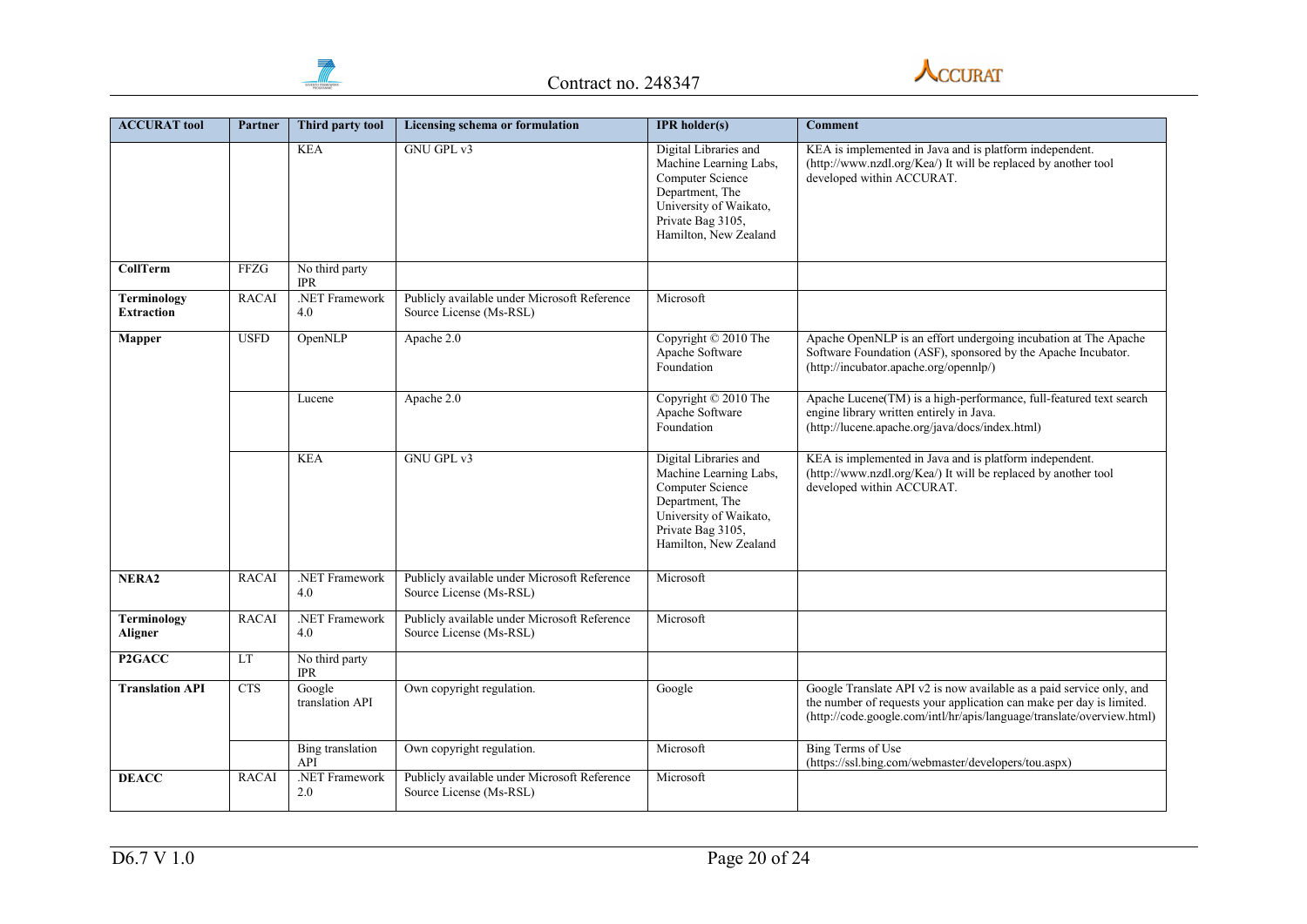



| <b>ACCURAT tool</b>                            | Partner     | Third party tool            | Licensing schema or formulation | <b>IPR</b> holder(s)                                      | <b>Comment</b>                                                                                                                                                                                                                                                                                                                                                                                                                                                                                                                                                                                                                                                                                                                                                                                                                                                                                                        |
|------------------------------------------------|-------------|-----------------------------|---------------------------------|-----------------------------------------------------------|-----------------------------------------------------------------------------------------------------------------------------------------------------------------------------------------------------------------------------------------------------------------------------------------------------------------------------------------------------------------------------------------------------------------------------------------------------------------------------------------------------------------------------------------------------------------------------------------------------------------------------------------------------------------------------------------------------------------------------------------------------------------------------------------------------------------------------------------------------------------------------------------------------------------------|
| <b>FMC</b> (Focused<br>Monolingual<br>Crawler) | <b>ILSP</b> | Bixo7 web<br>mining toolkit | MIT license                     | © Copyright 101tec, Inc.<br>2008. All Rights<br>Reserved. | The MIT License (http://www.opensource.org/licenses/mit-<br>license.php) is a free software license originating at the Massachusetts<br>Institute of Technology (MIT). This license requires the following<br>copyright and permission notices to be included in all copies or<br>substantial portions of FMC (the Software, hereafter). Permission is<br>hereby granted, free of charge, to any person obtaining a copy of this<br>software and associated documentation files (the "Software"), to deal<br>in the Software without restriction, including without limitation the<br>rights to use, copy, modify, merge, publish, distribute, sublicense,<br>and/or sell copies of the Software, and to permit persons to whom the<br>Software is furnished to do so. By respecting Bixo's license, we<br>comply with the terms and conditions for using all the software<br>packages on which Bixo package depends. |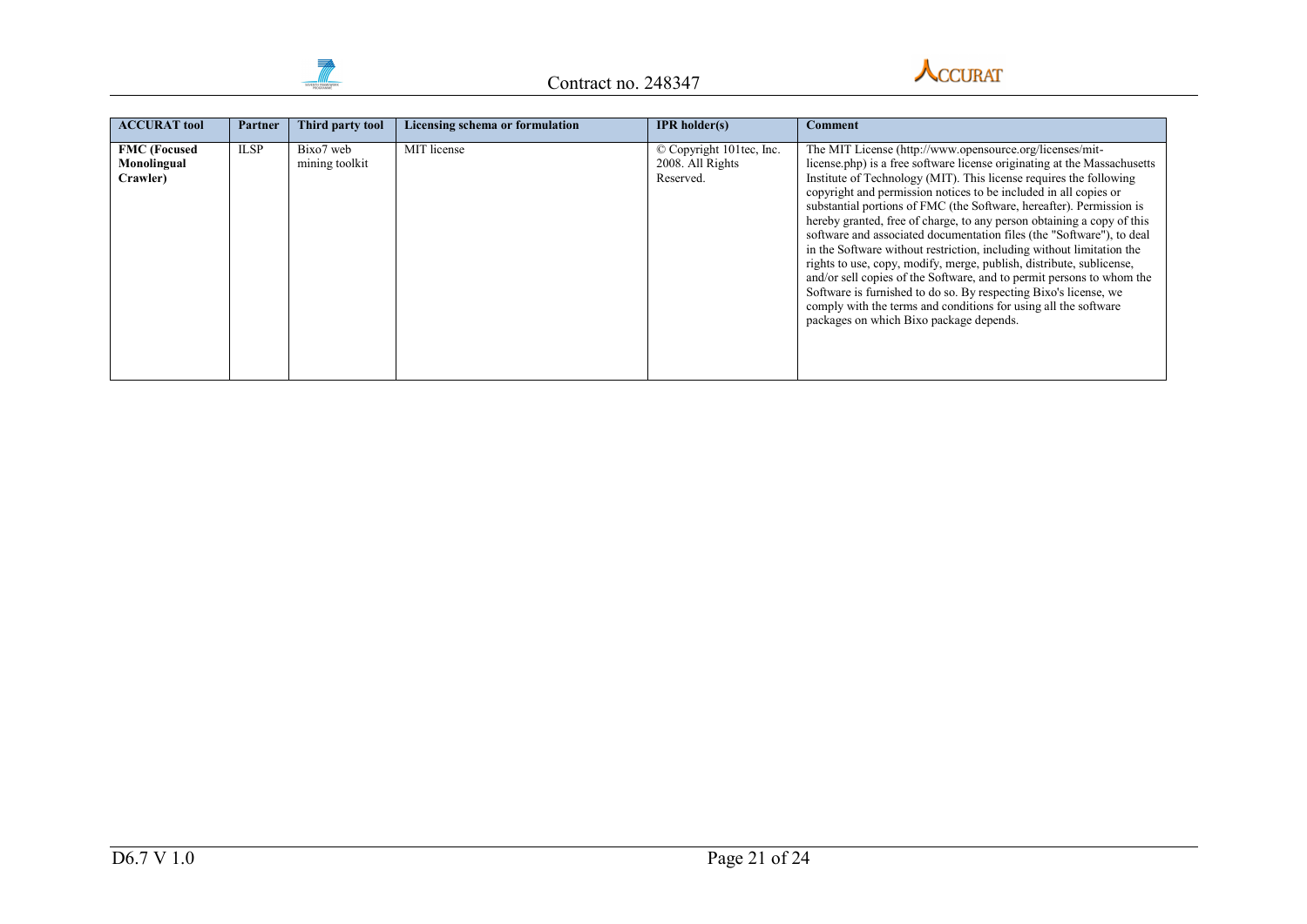# <span id="page-21-0"></span>**6 Reccomended licensing schemes**

After the analysis of META-SHARE licensing schemes and third party IPR for tools and libraries used in the development of ACCURAT tools, we can come up with reccomendations on licensing schemes applicable to ACCURAT results.

# <span id="page-21-1"></span>*6.1 META-SHARE users*

Since ACCURAT has committed to distribute its results through META-SHARE platform, for distribution through this distribution channel and for usage by META-SHARE members, it should respect the licencing mechanism that is recommended there when it get stabilised. This recommendation should be applicable to both, language resources and language tools, providing that the owners of IPR on original text samples allow such licensing scheme (closed to a controlled community with membership regulation).

The preferred schema will be selected by the end of the ACCURAT project depending on the available META-SHARE licensing mechanisms.

### <span id="page-21-2"></span>*6.2 Non-META-SHARE users*

For users who are not members of META-SHARE, the Apache 2.0 licensing scheme is preferred for tools. The reason for this is that in seven cases of third party tool/library usage GNU GPL v2 or higher (i.e. v3) was used. In the same time proprietary licensing schemes are similar with the Apache 2.0 (with additional request for commercial use approval) and since Apache 2.0 was used also in 7 cases and since it is compatible with GNU GPL v3, our reccomendation would be to use Apache 2.0 as an overall licensing scheme for all ACCURAT tools.

However, some exceptions exist, primarily with USFD FeaturesExtractorClassifier which uses SVMlight (with proprietary licence, but needs a permission by author for further distribution) and Diacritics removal script (with proprietary licence and obligation to contact the author). USFD should provide approvals by IPR owners in both cases in order to clear out the redistributionability of ACCURAT tools.

Several tools in the ACCURAT toolkit require data lemmatization and POS-tagging. Two tools from Tilde provide integration with TreeTagger for this purpose. As TreeTagger has a proprietary licence that does not allow redistribution and commercial usage, TreeTagger has been excluded from the toolkit. However guidelines for user's lemmatization and POStagging tool integration are provided in the Deliverable D2.6.

Regarding language resources, for non-META-SHARE users a pragmatic approach could be adopted. ACCURAT partners could make corpora collected during the ACCURAT project publicly available upon request providing that users give assurance that they have sorted our IPR issues with the original IPR owners. This position gives opportunity for interested users to fully exploit ACCURAT language resources and yet respect IPR of original text providers.

However, there will always be clear cases (e.g. South-East European Times portal that explicitly allows copying, usage and redistribution of texts from that web site providing that a fair reference is always submitted) and not so clear cases (e.g. WaC approach that crawls and processes texts from web sites producing an output that could be considered as "reading" of publicly available web site content out of which an original text should not be reconstructed). ACCURAT position is that all such language resources would be made available to users on-line if they provide assurance of sorting out IPR issues with original IPR owners.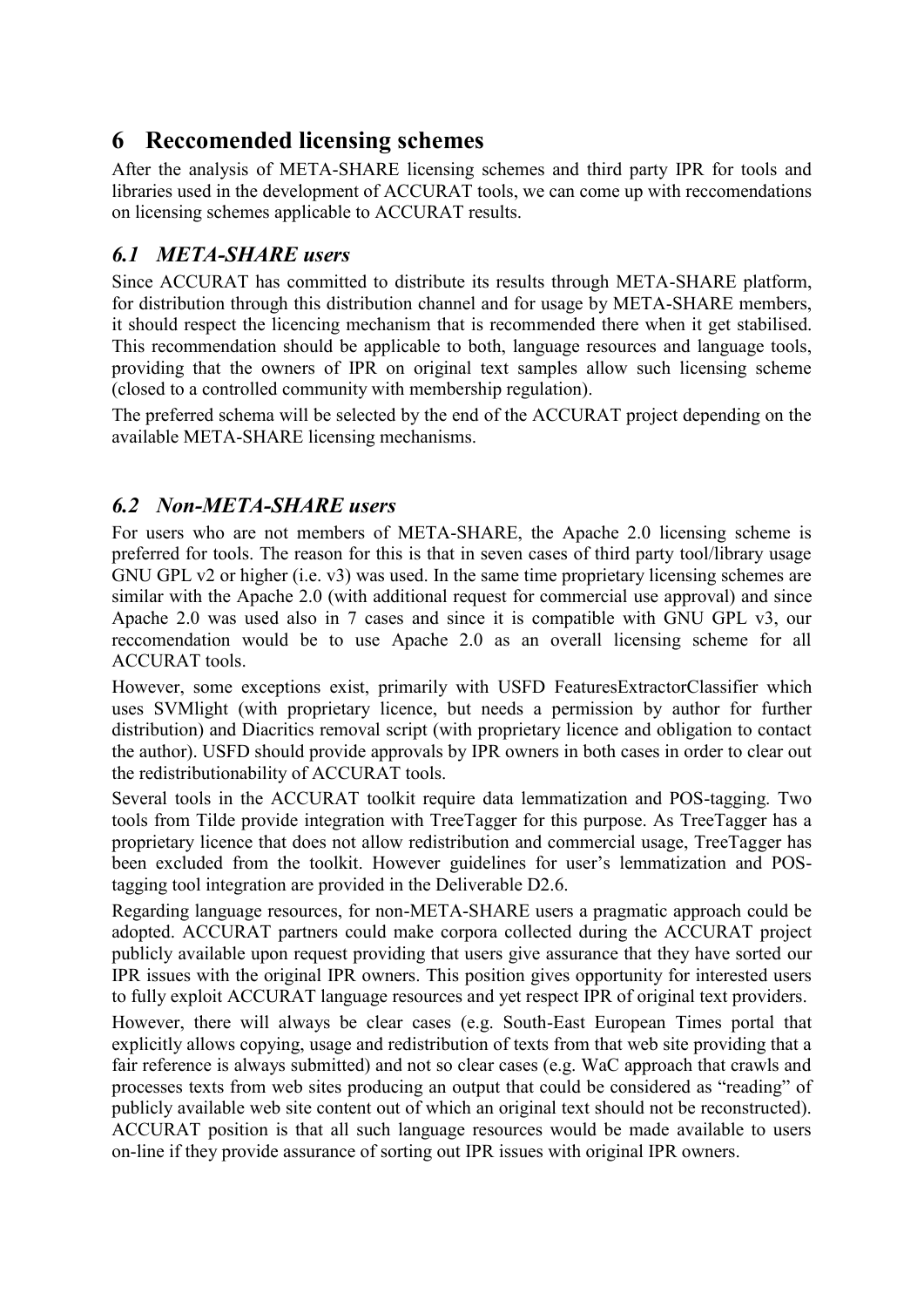



Another practical solution could be that ACCURAT provides API access to existing resources thus limiting the quantity of textual data that could be processed in one turn. However, for this solution, we should develop API for accessing our resources what was not planned originally by the DoW.